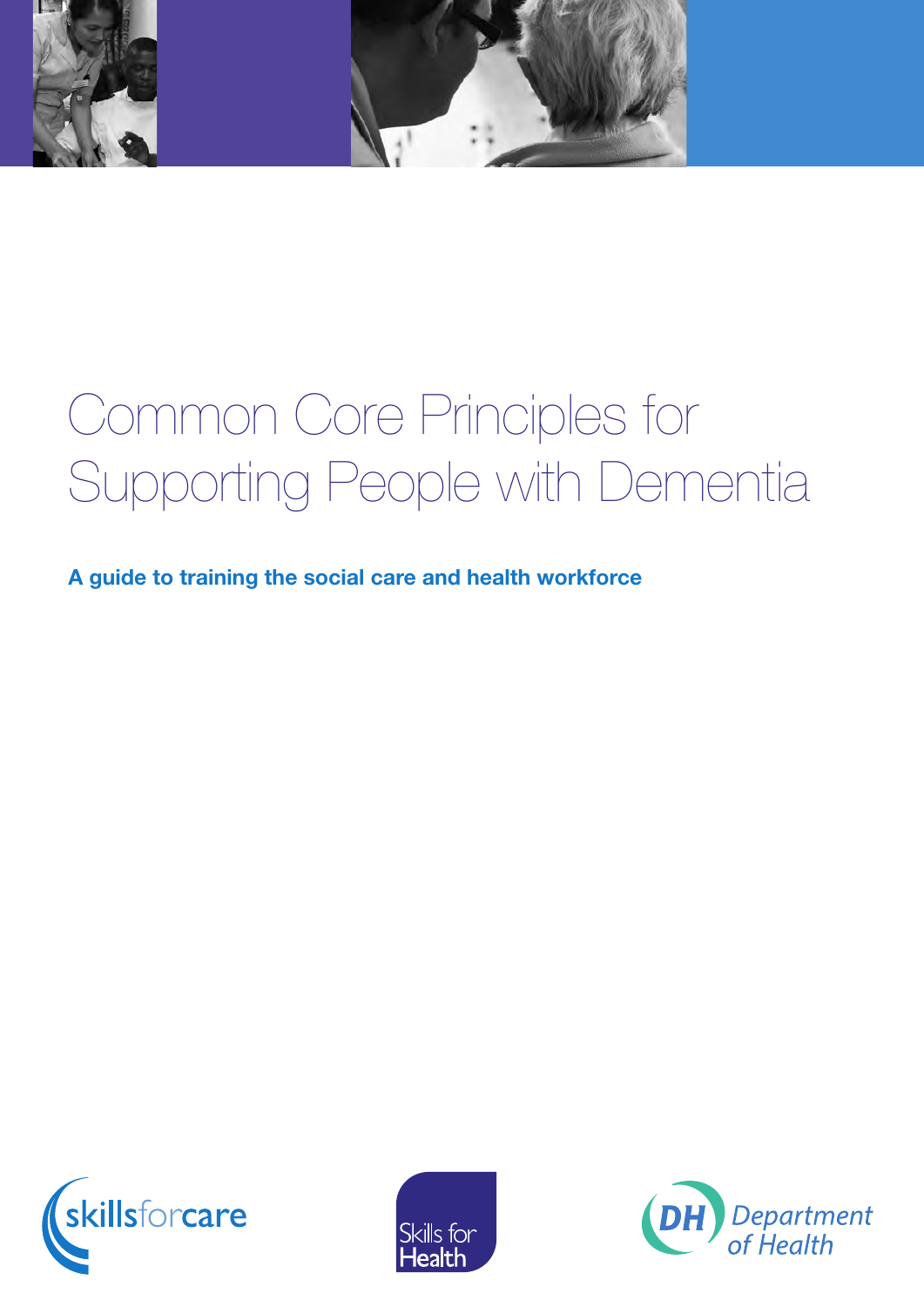

# Ministerial foreword

Dementia is one of the most important issues we face as the population ages. The coalition Government is committed to implementing *Living well with dementia: A National Dementia Strategy*  in full. The Strategy sets out a vision for transforming dementia services with the aim of achieving better awareness of dementia, early diagnosis and high quality treatment at whatever stage of the illness and in whatever setting.

Last September the Government published a new outcomes-focused implementation plan, *Quality outcomes for people with dementia: building on the work of the National Dementia Strategy*, with a greater focus on accelerating the pace of improvement in dementia care, through local delivery and local accountability.

The quality of the workforce is critical to the successful implementation of the Strategy. To support the delivery of improved education and training on dementia, the Department of Health has established a Workforce Advisory Group, chaired by Professor Alistair Burns, National Clinical Director for Dementia.

To support this work the Department has asked Skills for Care and Skills for Health to develop this set of Common Core Principles for Supporting People with Dementia. The principles have been devised by working with employers, people with dementia, carers and provider organisations.

I hope these principles will be used to support workforce development by any health or social care provider and for anyone working with people at any stage of dementia.

I encourage all those involved in providing vital care and support for people with dementia to embed the principles in their culture, their agreements with partner agencies and their own policies and practices.

Rew Burdton

Paul Burstow MP Minister of State for Care Services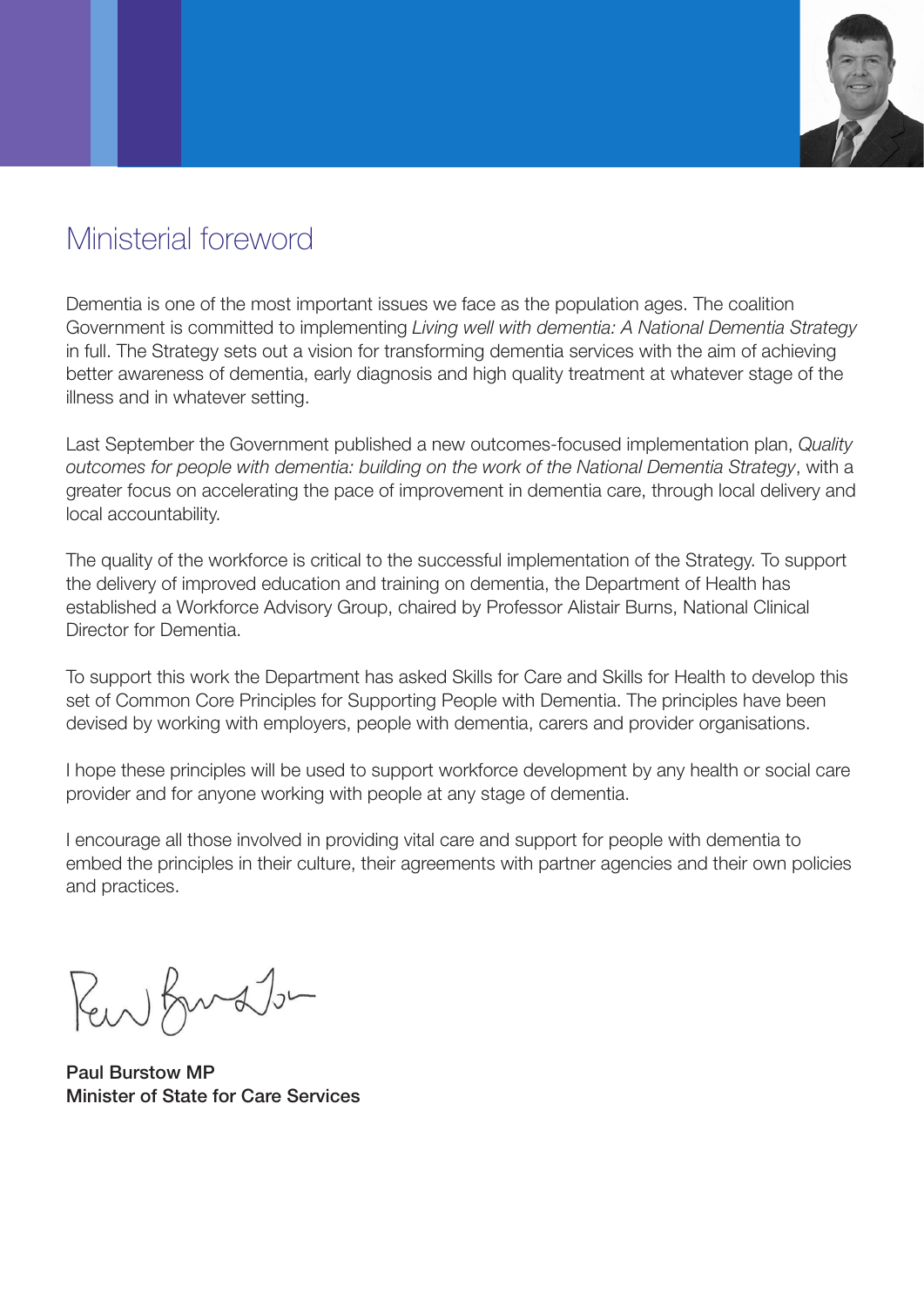

# **Contents**

|    | Purpose and structure of the guide                                                                                                  | 1.  |
|----|-------------------------------------------------------------------------------------------------------------------------------------|-----|
|    | The Common Core Principles for Supporting People with Dementia                                                                      | 2.  |
| 1. | Introduction<br>Rationale<br>How to use the common core principles                                                                  | 3.  |
| 2. | The common core principles, with 'indicative behaviours' for<br>the workforce                                                       | 6.  |
| 3. | Embedding the common core principles<br>Using the common core principles to build a confident workforce<br>Reviewing your workplace | 16. |
| 4. | Planning training and development<br>Developing a skilled workforce                                                                 | 19. |
|    | <b>Resources</b>                                                                                                                    | 26. |
|    | <b>References</b>                                                                                                                   | 30. |
|    | <b>Appendix 1</b><br>Dementia-specific Qualifications and Credit Framework units                                                    | 32. |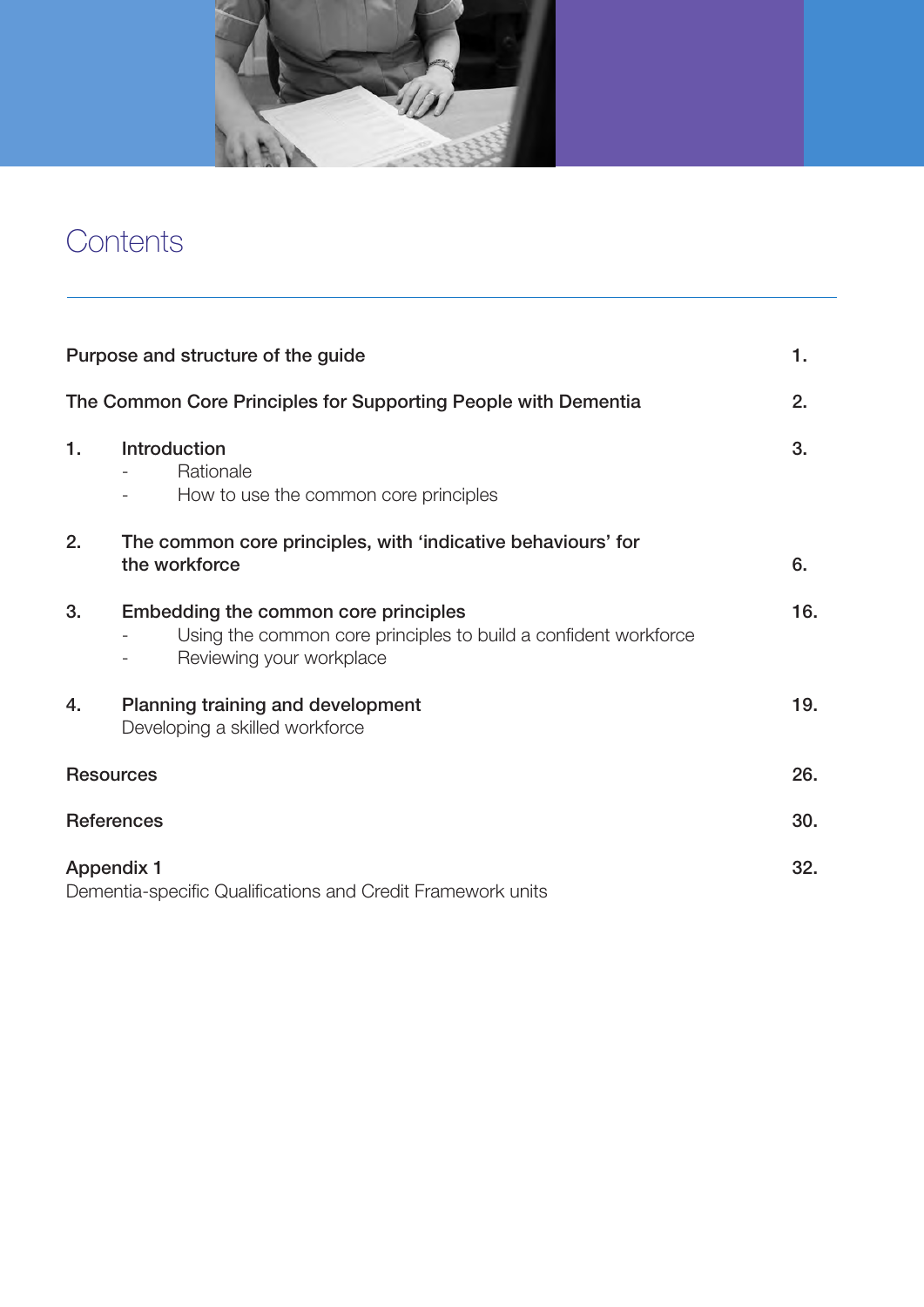

# Acknowledgements

This guidance was commissioned by the Department of Health as part of the implementation of the National Dementia Strategy: *Living Well with Dementia* (Department of Health 2009).

The guidance was researched and compiled by Karen Davies, Skills for Health and James Cross, Skills for Care.

*We would like to thank all those people who have provided advice for the development of the Common Core Principles. Their invaluable support has shaped both the content and design of the guidance and we trust that the final publication reflects the views of the wider community living with and supporting people with dementia.*

*We would also like to thank the following organisations for their comments: Carewatch in Southend, the National Dementia Strategy Workforce Advisory Group, Enable Group in Chesterfield, and the Norfolk Dementia Alliance.* 

*We would like to thank the following people for their specific contributions: David Anderson, Consultant Old Age Psychiatrist; Elsie Cliff, Independent Trainer; Sheila Cogley, Sefton Local Authority; Bridget Fordham, St Thomas' Hospital; Barbara Hodkinson, Butterfly Scheme; Teresa Jankowska, Liverpool PCT; Chris Knifton, De Montfort University; Sarah Orwin, Nottinghamshire PCT; Barbara Pointon, Carer; Emma Spencer, University Hospitals of Leicester NHS Trust; Rachel Thompson, RCN.*

*Common Core Principles for Supporting People with Dementia - A guide to training the social care and health workforce* Published by Skills for Care and Skills for Health Skills for Care, West Gate, 6 Grace Street, Leeds LS1 2RP www.skillsforcare.org.uk Skills for Health, 2<sup>nd</sup> Floor, Goldsmiths House, Broad Plain, Bristol BS2 OJP www.skillsforhealth.org.uk

### © Skills for Care & Skills for Health 2011

Skills for Care ref. no. DS024

Copies of this work may be made for non-commercial distribution to aid social care workforce development. Any other copying requires the permission of the publishers.

Skills for Care is the employer-led strategic body for workforce development in social care for adults in England. It is part of the sector skills council, Skills for Care and Development. Skills for Health is the sector skills council for all health employers in the UK.

Bibliographic reference data for Harvard-style author/date referencing system:

Short reference: Skills for Care/Skills for Heatlh [or SfC/SfH] 2011

Long reference: Skills for Care & Skills for Health, *Common Core Principles for Supporting People with Dementia*, (Leeds, 2011) www.skillsforcare.org.uk & www.skillsforhealth.org.uk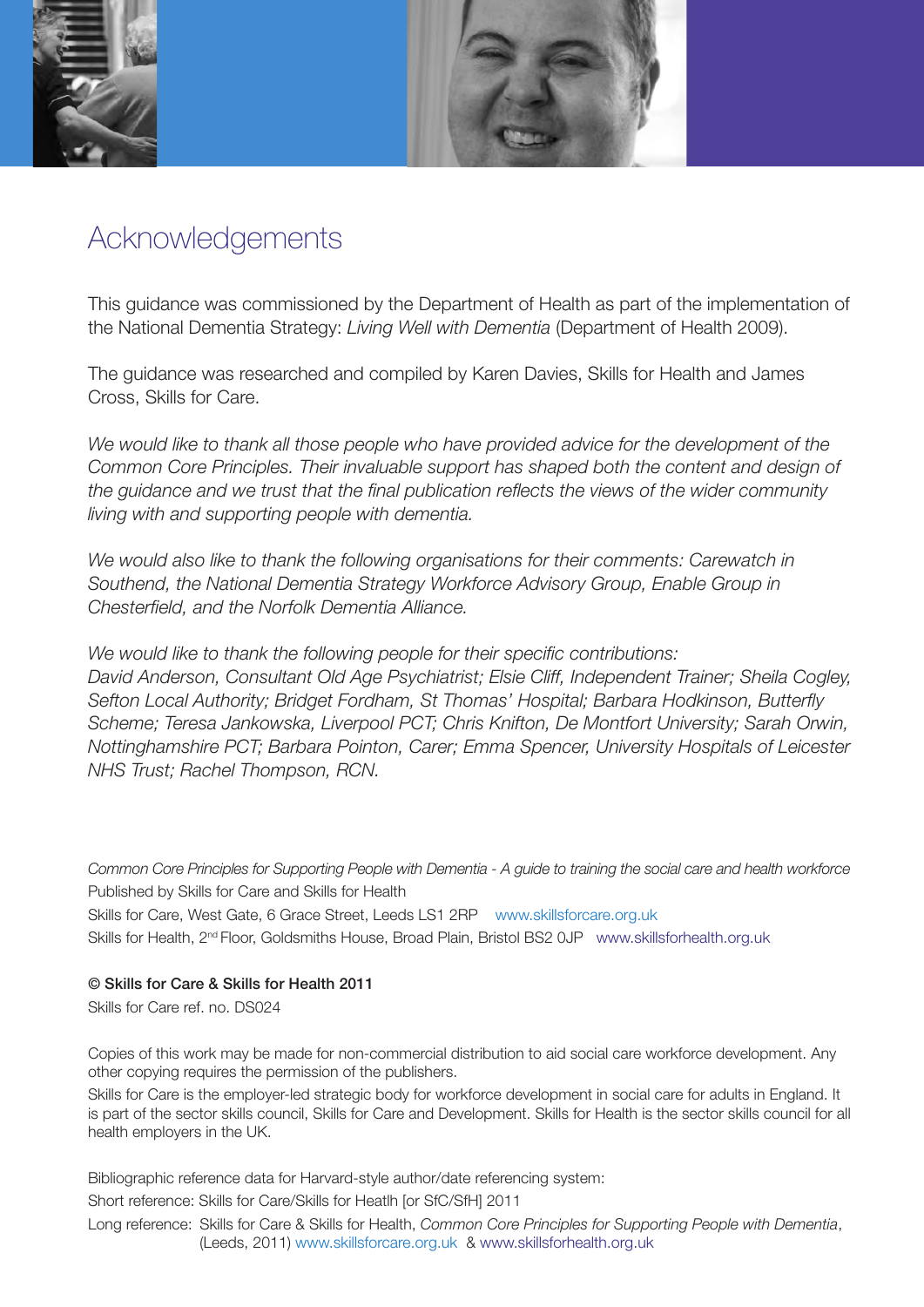

# Purpose and structure of the guide

This guide presents eight Common Core Principles for Supporting People with Dementia. They can be used to enable workforce development for any member of staff working in health or social care with people at any stage of dementia, from the earliest signs to the fully diagnosed condition. The common core principles are relevant to every setting and provide a basis for a general understanding of the condition. They aim to build workers' confidence in adapting their actions and communication in order to respond appropriately to the person with dementia. Signposting to resources and further reading has been included at the end of the guide.

Although the guide is written primarily for the health and social care sectors, the principles and supporting information will also be of interest to those working in any situation where people interact with those with dementia. The principles can be applied to any customer-focused provision, with equal relevance to those working in settings such as shops and banks, as well as public sector settings such as library, education and housing services.

The principles have been written on the assumption that the workforce supporting people in the later stages of dementia will have received specialist training and support.

### Section 1 Introduction

Describes the rationale for developing the principles, presents background information on dementia and suggestions for using the guide.

### Section 2 Common core principles

Sets out the common core principles and the indicative behaviours expected in a skilled workforce.

### Section 3 Embedding the common core principles

Provides guidance for leaders and managers, commissioners and training and education leads to develop a workforce that can create dementia friendly settings. These settings are able to demonstrate that people with dementia are supported appropriately, with staff who are confident in adapting their behaviour to provide care that enables people to 'live well with dementia'.

### Section 4 Planning training and development

Provides guidance on planning and delivering education for the wider workforce that is tailored to local contexts. This includes signposting to the national occupational standards and qualifications that support training and education but does not provide a prescriptive list of competences.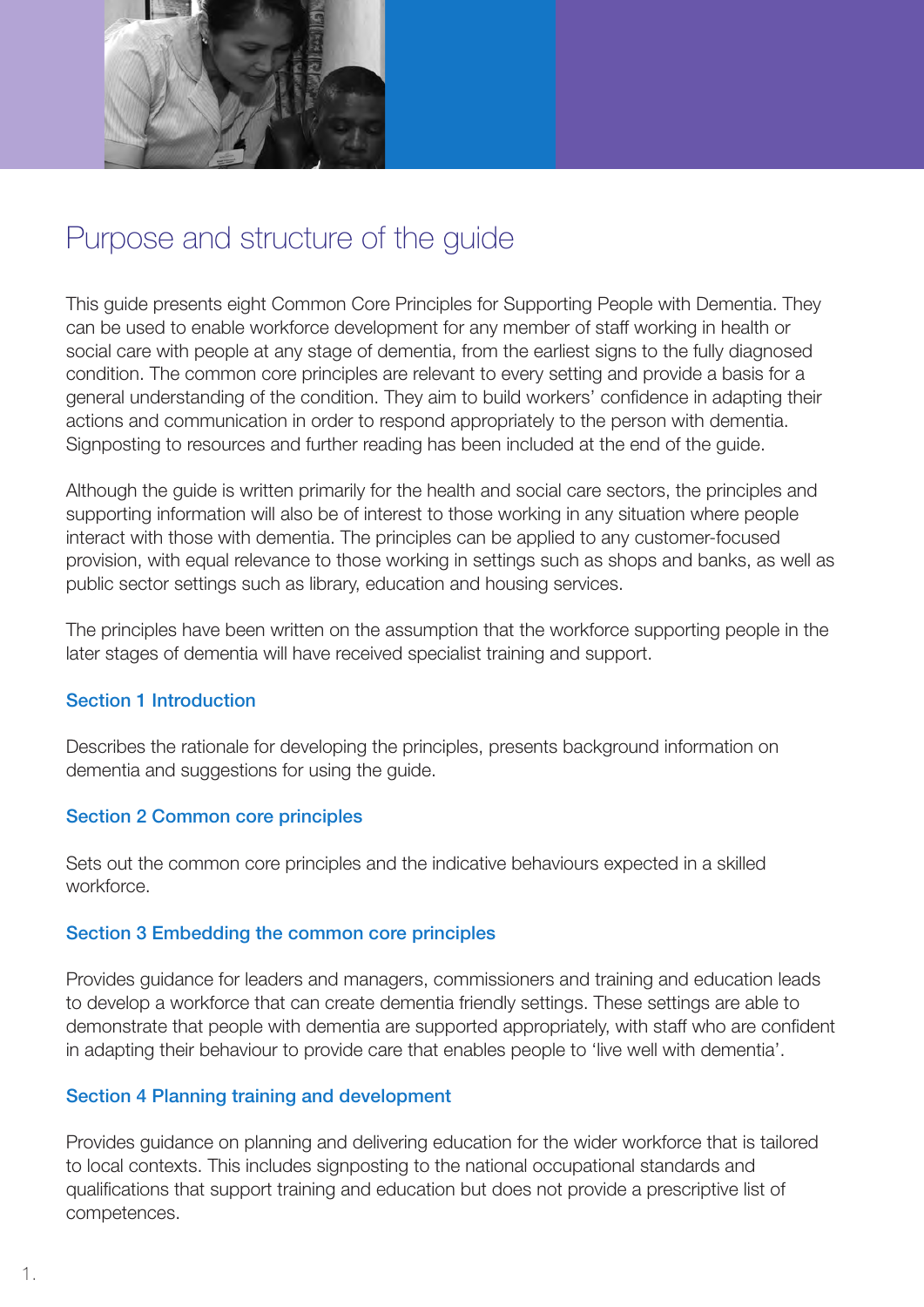

# The Common Core Principles for Supporting People with Dementia

- **Principle 1** Know the early signs of dementia.
- **Principle 2** Early diagnosis of dementia helps people receive information, support and treatment at the earliest possible stage.
- **Principle 3** Communicate sensitively to support meaningful interaction.
- **Principle 4** Promote independence and encourage activity.
- **Principle 5** Recognise the signs of distress resulting from confusion and respond by diffusing a person's anxiety and supporting their understanding of the events they experience.
- **Principle 6** Family members and other carers are valued, respected and supported just like those they care for and are helped to gain access to dementia care advice.
- **Principle 7** Managers need to take responsibility to ensure members of their team are trained and well supported to meet the needs of people with dementia.
- **Principle 8** Work as part of a multi-agency team to support the person with dementia.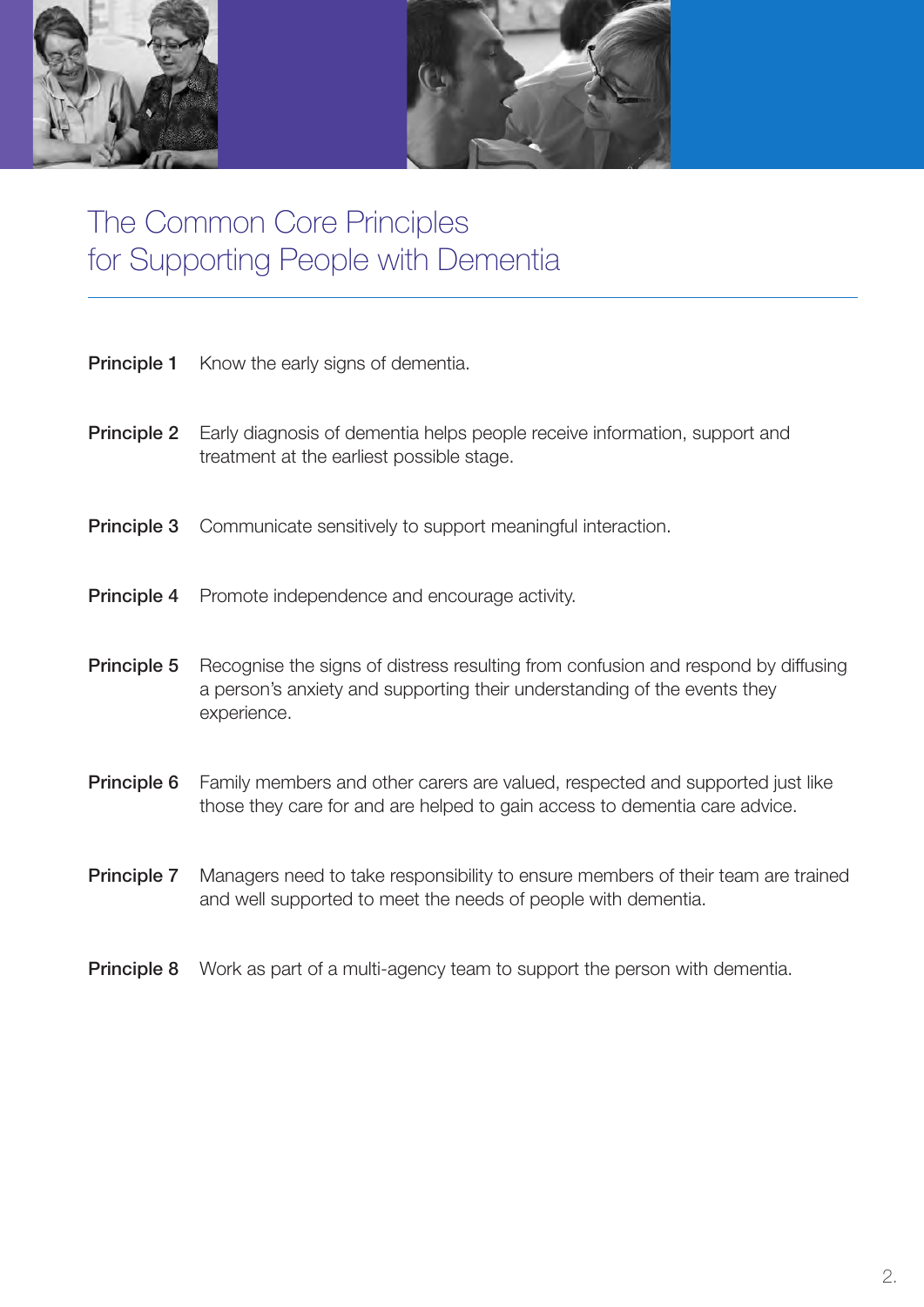

# 1. Introduction

"As their dementia progresses, people may be less able to enter our world – we may need to enter theirs and enjoy it with them."

*Barbara Pointon, Carer*

These common core principles will help to develop a workforce that responds confidently to the person with dementia, understanding how to enter their world and support the life they are leading.

### Rationale for developing the common core principles

Dementia refers to a collection of symptoms characterised by a progressive loss of cognitive abilities affecting reasoning, communication and the ability to carry out routine activities associated with daily living. It is a complex condition that can be linked with a number of medical difficulties and therefore requires a careful diagnosis. The condition is likely to deteriorate over time and carries significant implications for everyone involved. However, careful advice can provide reassurance to families and enable people to adapt their lifestyles to accommodate the changes that are taking place and 'live well with dementia'. It is becoming increasingly common with one in six people over the age of 80 having a form of dementia. (*Dementia UK The full report*, Alzheimer's Society, 2007). See www.scie.org.uk/publications/dementia/about.asp for a full explanation of dementia.

Recognising the early signs of dementia can be difficult and it takes time to make a diagnosis. An assessment requires a good knowledge of the person affected as well as a careful consideration of physical factors to ensure that underlying medical changes are identified (National Institute of Clinical Excellence and Social Care Institute of Excellence Guidelines 2007). The process of diagnosis must be accompanied by sensitive support and compassion as people affected and their families start to understand the longer-term implications of the condition.

Every person with dementia should have the support of people who are confident in adapting their interaction to reduce the stress and anxiety that dementia can bring. It is essential that support is tailored to the person and their personal interests and specific needs, encouraging independence and choice in the decisions they make. The purpose of the principles set out here is to enable health and social care settings to become 'dementia friendly', with a workforce who are confident in supporting dementia, whether in community, hospital or specialist settings. We have included references to resources that can be used informally or as part of a specific training programme to implement the common core principles in the workplace.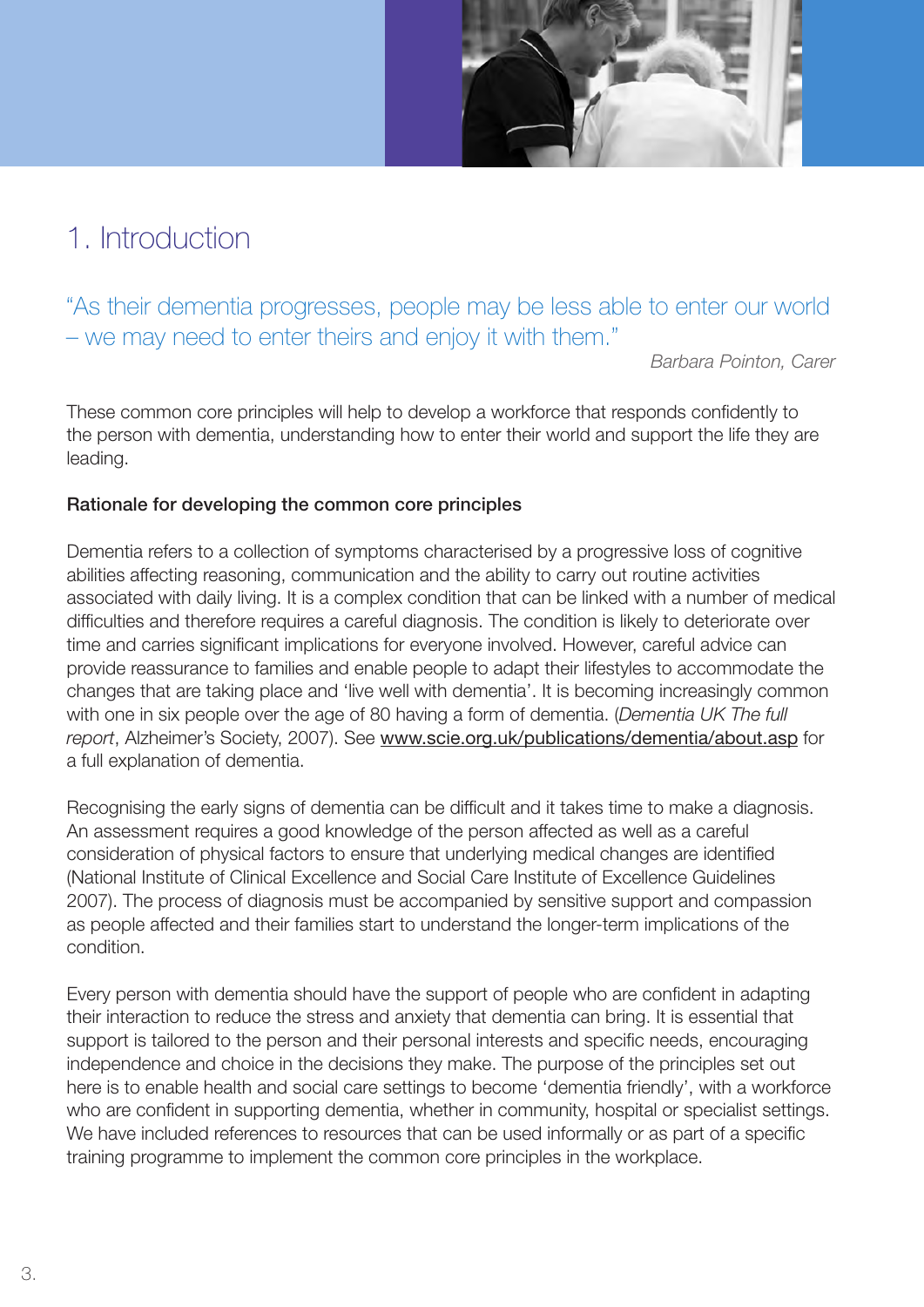

Training and development has a key role in the implementation of the National Dementia Strategy (DH 2009) and these common core principles will support development of the wider workforce. The best way to create a workforce that completely understands and responds positively to people with dementia is for workers, students and trainees to have these principles embedded in their practice. The common core principles should be used as a general framework, which can be adapted and used flexibly according to the specific needs of the setting. They can provide the basis of training and development for individual workers, teams and for wider corporate training programmes. They have been mapped to generic national occupational standards and agreed units of learning available through the Qualifications and Credit Framework (QCF). Employers are encouraged to use these resources as a foundation for their development plans for specific local settings. Section 3 gives the opportunity to contextualise the principles and national occupational standards to specific situations.

### How to use the common core principles

The common core principles will enable health and social care practitioners to respond in a timely and appropriate way to the needs of people with emerging signs of dementia as well as to those with a confirmed diagnosis of the condition. They have been developed using current policy and guidance – particularly *Living Well with Dementia: A National Dementia Strategy* (DH 2009) and the National Dementia Declaration for England (DAA 2010) – and advice from carers and practitioners. The common core principles will be a central element in supporting organisations to implement their local dementia strategies and plans as indicated in diagram 1. They will support developments which take place locally to improve the experience of people with dementia and their carers using health and social care services, along with other guidance such as the *Core Competences for End of Life Care* (SfC/SfH/DH/NHS 2009) and *Carers Matter – Everybody's Business* (SfC/SfH 2011). In addition it may also be helpful to consider the Department of Health document *Quality outcomes for people with dementia: Building on the work of the National Dementia Strateg*y (DH, 2010).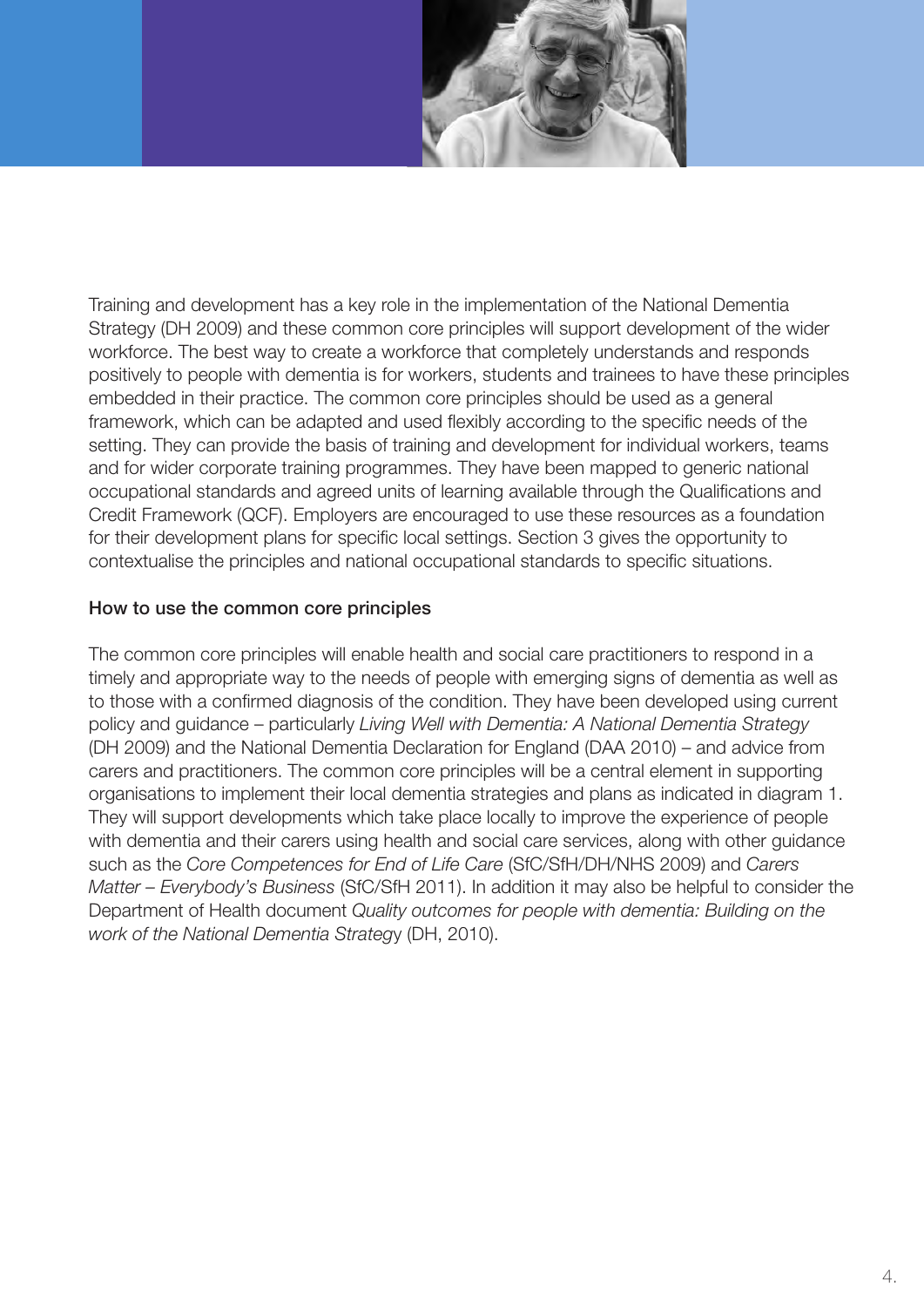



Diagram 1 The role of the common core principles in implementing the Dementia Strategy at a local level.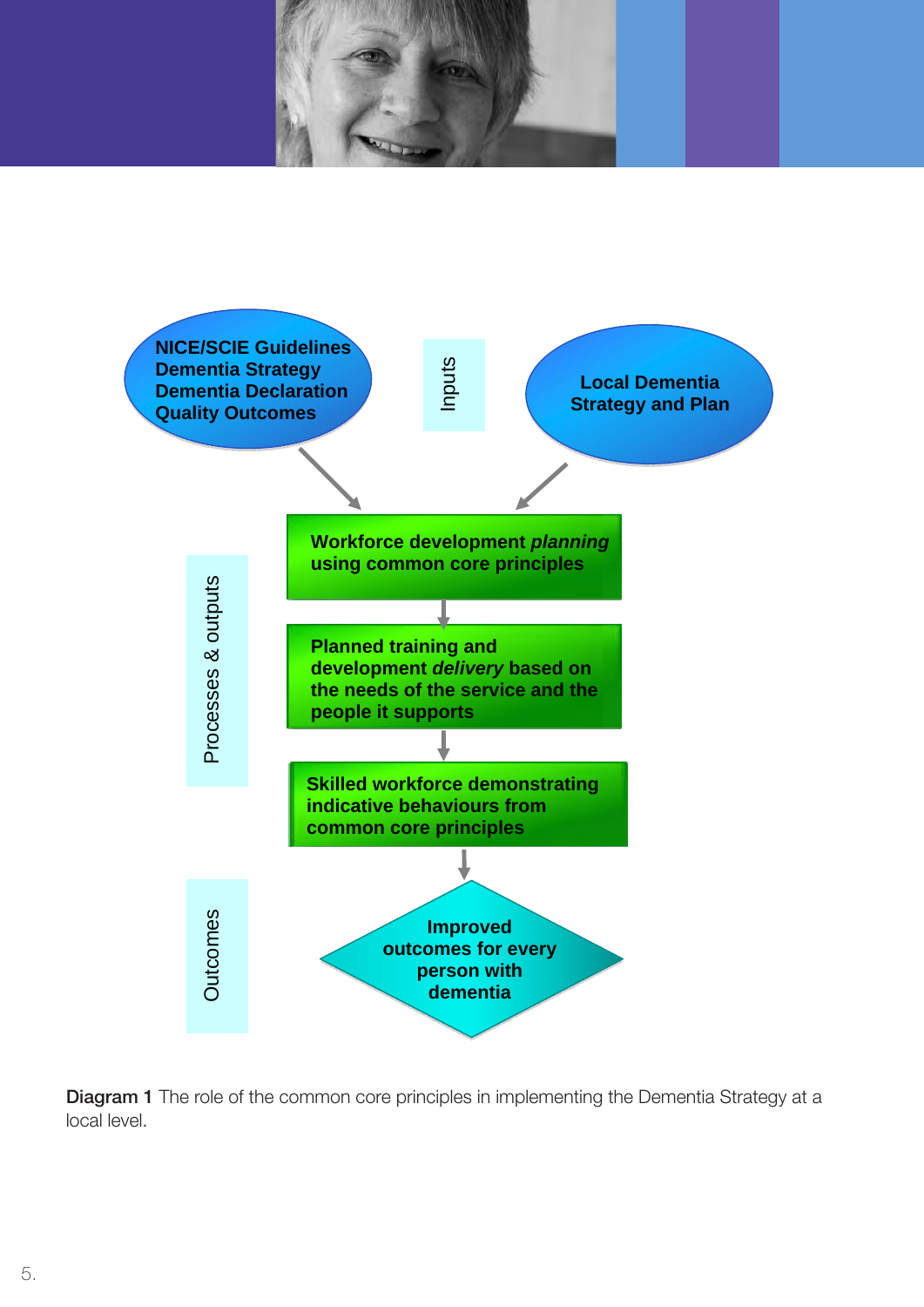

# 2. The Common Core Principles for Supporting People with Dementia

In this section, we describe the common core principles together with the indicative behaviours that the workforce should demonstrate to show that the principles have been embedded in the way they respond to the person with dementia.

### Principle 1 Know the early signs of dementia

- Loss or lapses of recent memory
- Mood changes or uncharacteristic behaviour (in later stages this will become more pronounced)
- Poor concentration
- Problems communicating
- Getting lost in familiar places
- Making mistakes in a previously learned skill (e.g. cookery)
- Problems telling the time or using money
- Changes in sleep patterns and appetite
- Personality changes
- Visio-spatial perception issues (i.e. the brain does not process images as normal)

In later stages these signs will be more pronounced, and it can become more difficult for people to live well with dementia.

### **Context**

The signs of early dementia can include loss of memory, mood changes, loss of concentration and problems communicating. It is important that people working in health and social care have some understanding of these signs so they can identify if people they are caring for may have dementia and need adjustments to the care they receive. Health and social care workers should understand that when people with dementia show challenging behaviour they are not being challenging on purpose, but that this is part of the condition (see principle 5).

### Indicative behaviours demonstrated by the workforce:

■ You should be able to identify the signs listed above and always be aware of their existence in people you are working with. It is important that you understand that these signs are associated with dementia – but they can also be associated with other conditions that may need investigation.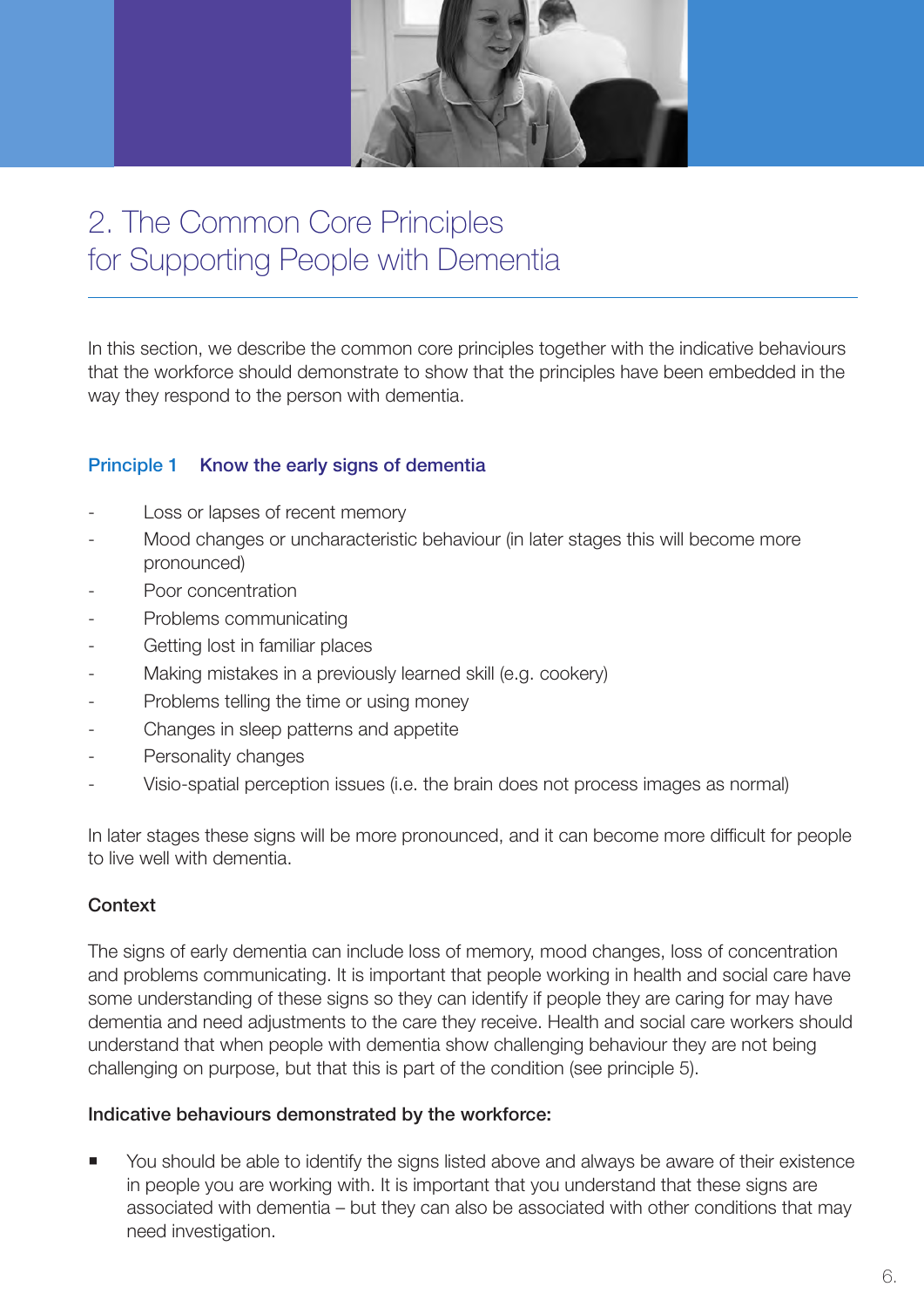

- Understand that dementia is a progressive condition, which means the damage to the brain and its effects become more pronounced over time. It is likely that different approaches may be needed at different points to support people with dementia.
- You should be aware of the implications of other disabilities or illnesses that may show the signs of dementia.
- Ensure that you support people affected and their main carers\* in their own homes. You also need to be able to recognise if the situation is deteriorating – and ensure appropriate support is in place.
- Think about the whole person when assessing for signs of dementia, taking into account their usual interests, behaviour and home support.

### Principle 2 Early diagnosis of dementia helps people receive information, support and treatment at the earliest possible stage

### **Context**

Early diagnosis ensures that every individual with initial signs of dementia is able to plan for their short, medium and long term health and well-being needs.

A medical diagnosis will help to rule out other conditions that may have similar symptoms to dementia.

Specialists can make an early diagnosis, through a referral by the GP. It is a supportive process rather than a negative experience providing reassurance for the person affected and their family, friends and carers.

Dementia is identified through a process of evaluating diagnostic evidence from different sources by a consultant. The person's health and emotional well-being should be assessed in the context of their usual pattern of skills and behaviour.

Finally it is important to remember that the diagnosis of dementia can have an effect on the person's emotions.

### Indicative behaviours demonstrated by the workforce:

 If you are concerned that a person you are supporting has any change in their physical or mental health then you can suggest that they seek GP advice and support, and possibly obtain a referral to a consultant.

<sup>\* &#</sup>x27;Carer' is used throughout to indicate family and friends who provide social care support, as distinct from social care workers 7. and volunteers.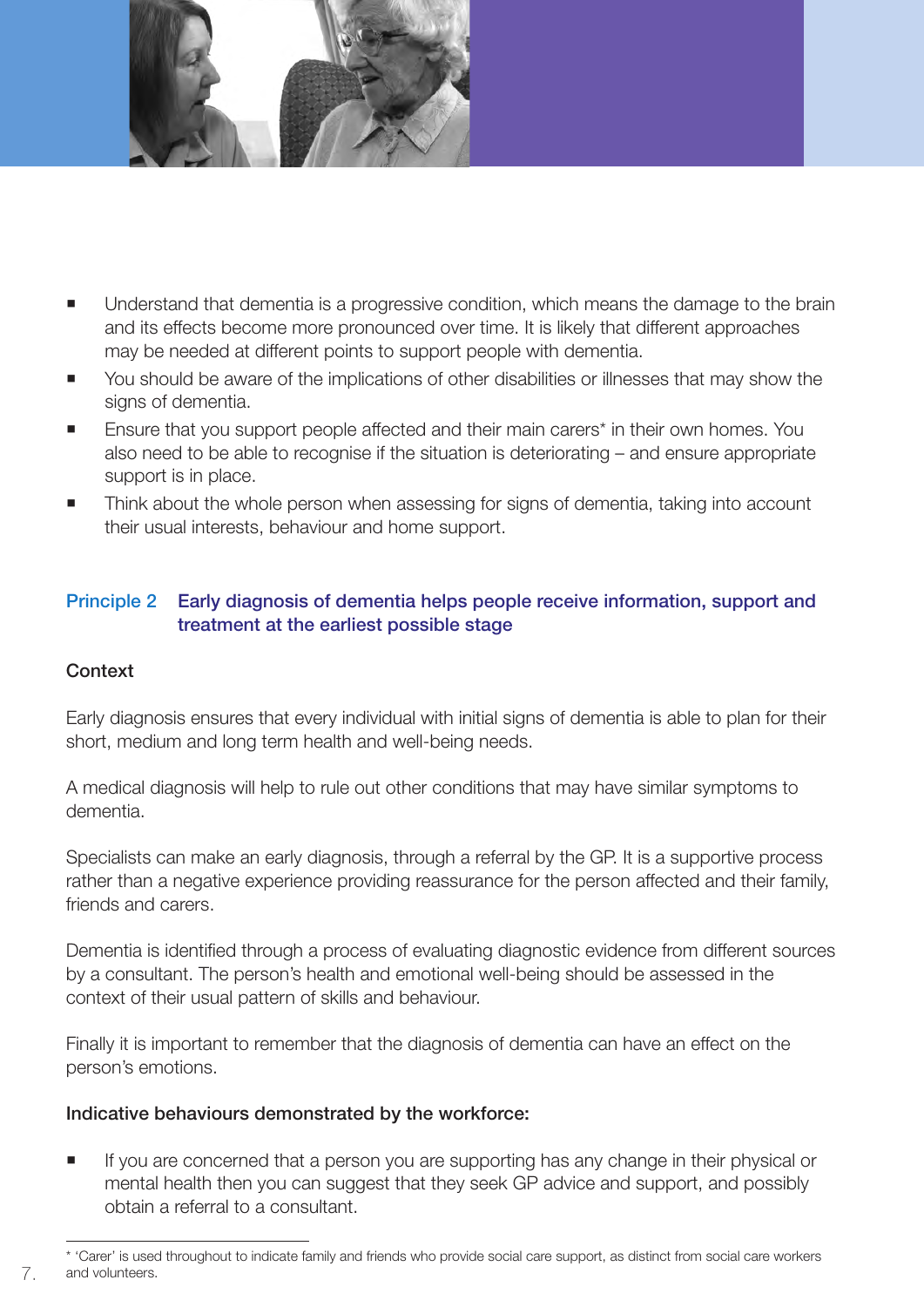

- You should identify the most appropriate other professionals and/or carers to work with you and share how best to support a person with ongoing assessment.
- Explain the need for an investigation of early signs of dementia in a way that is appropriate to the person.
- Able to adapt your behaviour to support the person and offer person-centred care (see principles 3 and 4).
- You must ensure family carers are involved in the diagnosis as they have a right to be involved. In addition, they can be a useful source of important information to assist the process. They will also need support (see principle 6).

### Principle 3 Communicate sensitively to support meaningful interaction

### Context

Dementia may affect a person's ability to understand and use language accurately and appropriately. This is often seen as difficulty with remembering words or using them accurately, repetition of thoughts and lack of coherence. As the condition progresses communication can become increasingly difficult.

This is likely to vary from day to day and requires the health and social care workforce, family and friends to respond and adapt their communication with the person. It is important to remember that other conditions and disabilities may also affect people's ability to communicate (e.g. learning disability).

### Indicative behaviours demonstrated by the workforce:

- Always make time for people with dementia and remain patient in every situation.
- You should make use of the person's past experiences and life story to support communicating with them.
- You should take into account a person's usual communication skills and background culture.
- Try to keep the environment calm and as quiet as possible when communicating, allowing plenty of time to have conversations.
- Always face the person in conversation and be reassuring in your expressions, tone of voice and words, to reduce frustration.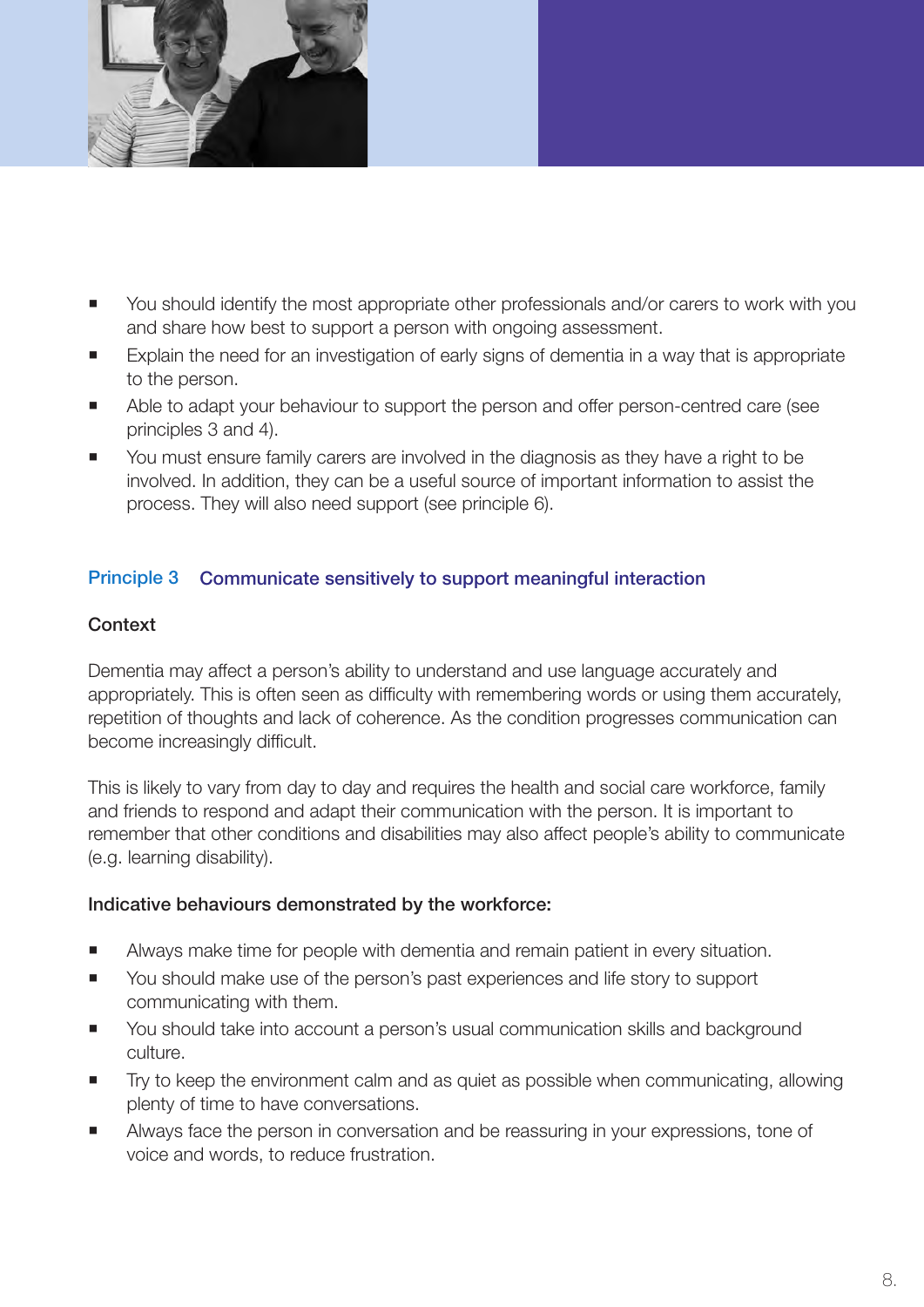



When speaking:

- speak clearly using short sentences don't give too much information or ask too many questions
- use simple vocabulary and avoid jargon
- remember that it takes time for people with dementia to take in a question, find the right words and frame the reply; don't use more explanations as this will cause more confusion—just wait
- try not to finish a person's sentence unless you are asked to do so
- try to avoid negative statements such as "Don't...", instead try to reinforce positive behaviour
- remember to monitor your tone of voice carefully
- enjoy interacting together and use humour to communicate this pleasure.
- Repetitive questions from people with dementia can be challenging—try to respond as though it is the first time you have heard the question.
- Whatever is said to you, it is best to accept this and not argue.
- You may need to frame any questions so the person can answer 'yes' or 'no' in specific situations, but avoid using this technique extensively.
- **EXECT** Listen carefully to grasp the meaning and tone of the person's conversation.
- You should use non verbal communication such as gesture, facial expression and written communication.
- Take account of any hearing or visual problems or second language difficulties.
- You can use images, pictures, symbols or music to enhance communication and facilitate understanding.
- **If the person is already receiving other services, communication should be undertaken** according to any communication guidelines that have been already developed to support the person (e.g. in their care plan).

### Principle 4 Promote independence and encourage activity

### **Context**

It is important that people with dementia are encouraged to maintain the activities they enjoy and continue to be active. However, you should be sensitive to any activities that may cause frustration.

The care received by people who have dementia must take into account each person's individual needs and preferences and be delivered with patience, dignity and respect at all times, that is, it must be person-centred.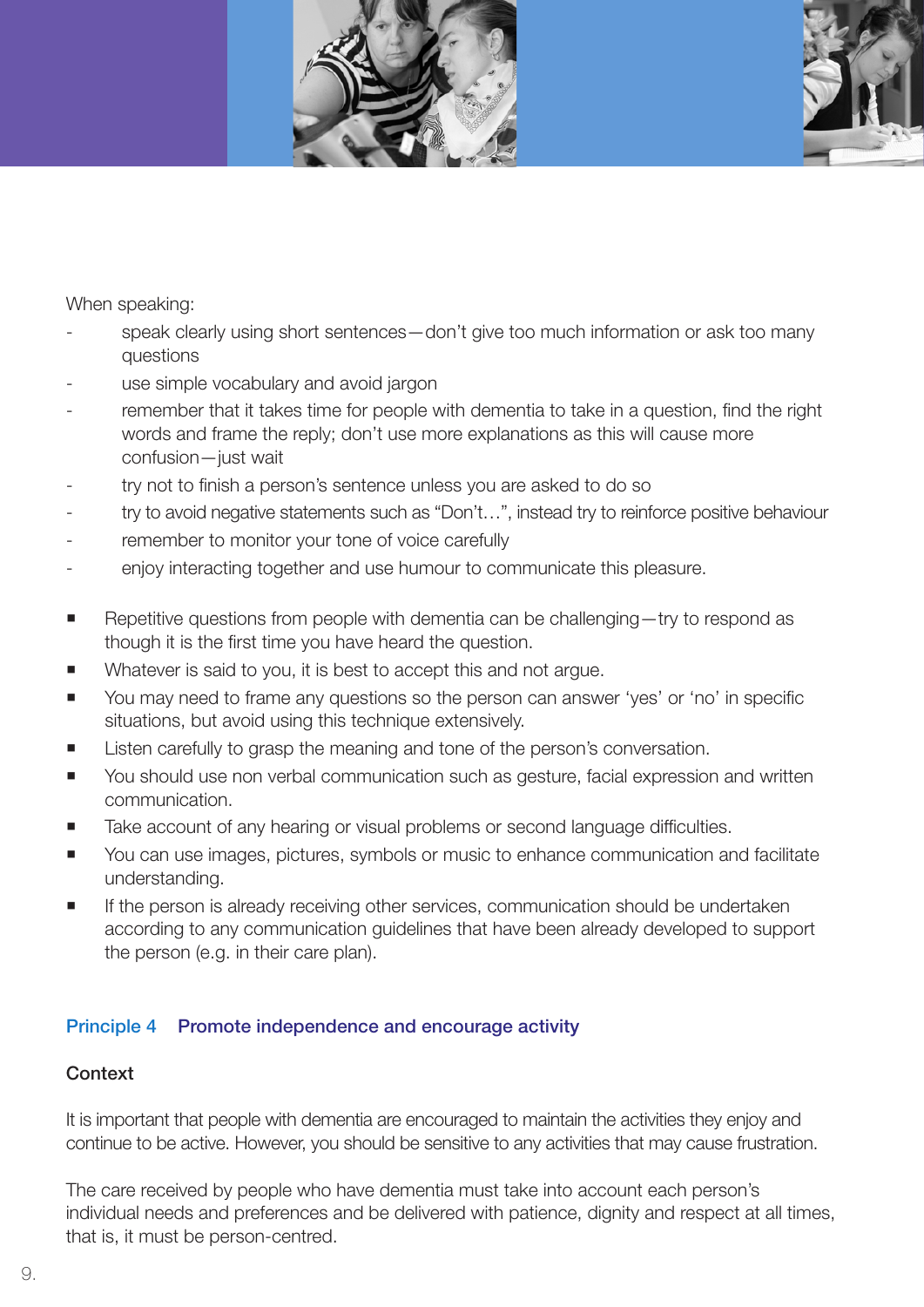

It is important to recognise when people with dementia become more dependent, and support this appropriately.

### Indicative behaviours demonstrated by the workforce:

- You should be able to respond with consideration and respect for the needs of the person you are working with.
- **Ensure that you support people with dementia in making their own choices, including what** to eat and drink.
- $\blacksquare$  You should to do things together with the person rather than for them, supporting their own choices even if you regard this as risky. Risk-taking is part of everyday life—a person with dementia is no different. (See the Department of Health's guidance, *Nothing ventured, nothing gained: risk guidance for people with dementia*, DH 2010).
- It is important to do everything possible to support someone with dementia who is undergoing memory loss, e.g. by demonstrating how things can be done and using signage to support this.
- **Always try and support people with dementia to self care including using the toilet for** as long as possible. However, in home care settings it is important to be mindful of the established roles of family or friends who are carers.
- You should be able to support people with dementia to access mainstream services, such as shops and banks, wherever possible.
- Ensure that people with dementia have access to appropriate means of nutrition and hydration. This should be supported in line with individual care plans (if available)
- It is essential to presume a person has the capacity to make decisions for themselves unless it is proved otherwise.
- You should support and enable individuals to use technology to support self care which is Principle 5 of the *Common Core Principles to Support Self Care* – (DH/SfC/SfH - *Common Core Principles to support self care: a guide to support implementation*, 2008).
- You should assess the person's capacity to make decisions in accordance with the Mental Capacity Act. See NHS Choices for a summary: www.nhs.uk/CarersDirect/moneyandlegal/legal/Pages/MentalCapacityAct.aspx

You should identify an appropriate person to work with you. You may need to know about the process of devising advanced statements, which outline how the person would like decisions to be taken on their behalf should they lose capacity, including advance decisions about refusing treatment, and about 'lasting power of attorney' and preferred place of care.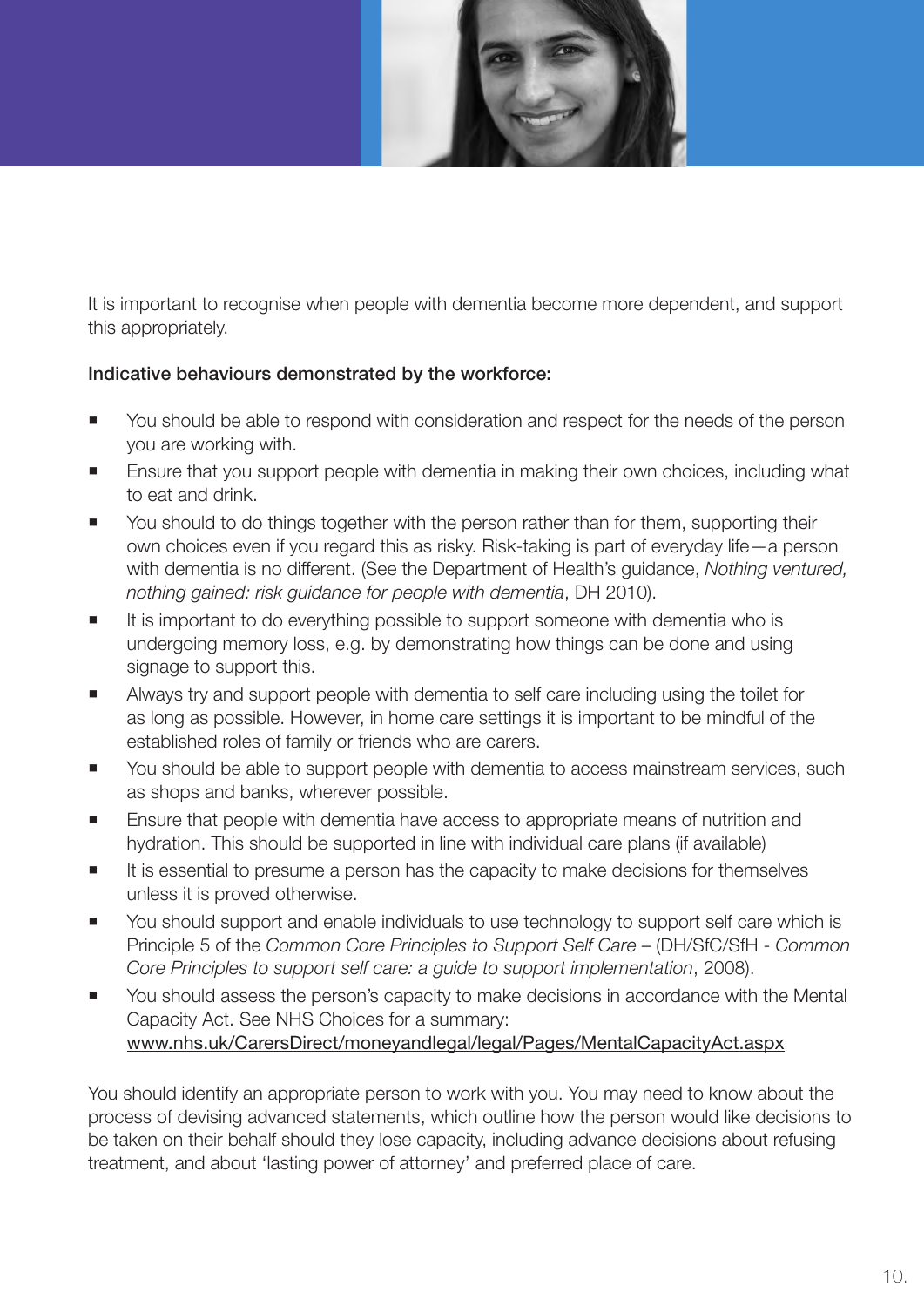

### Principle 5 Recognise the signs of distress resulting from confusion and respond by diffusing a person's anxiety and supporting their understanding of the events they experience

### **Context**

People with dementia can find that unfamiliar situations become very confusing and often they struggle with changes to their environment and routines. They may not perceive the environment or other people's actions in the same way as we do. This may lead to uncharacteristic behaviour that is difficult to understand and manage.

Access to structured activities and personal interaction will support people to participate socially and reduce frustration that may lead to challenging behaviour.

The guidance from the National Institute for Health and Clinical Excellence (NICE/SCIE 2006, 2007; NICE 2008) states that medication to reduce challenging behaviour should be given only in exceptional circumstances and should be reviewed on a regular basis (at least monthly). At review, reduction or cessation of the medication should be actively considered. While prescription of antipsychotics is appropriate for a certain small cohort of people who will derive some benefit from the treatment, evidence shows that for the majority of people with dementia these drugs can be counterproductive.

Person-centred care is key to supporting people with dementia and any challenging behaviour. This approach recognises that behaviours often have underlying causes. To support this, health and social care staff should try to understand the personal history of the person and their life story in order to address the causes of challenging behaviour.

### Indicative behaviours demonstrated by the workforce:

- Be aware that challenging behaviour can be managed and supported in a variety of different ways, not just through the use of anti-psychotic drugs.
- You should be able to support people with dementia in a person-centred way which should help you identify any triggers that cause challenging behaviour. Always consider whether there is an unmet need that is causing the challenging behaviour.
- You should be able to identify the cause of confusion or any unmet needs that may be causing challenging behaviour.
- Try to remember that all behaviour is a reaction to a feeling—try to understand why someone may feel the way they do.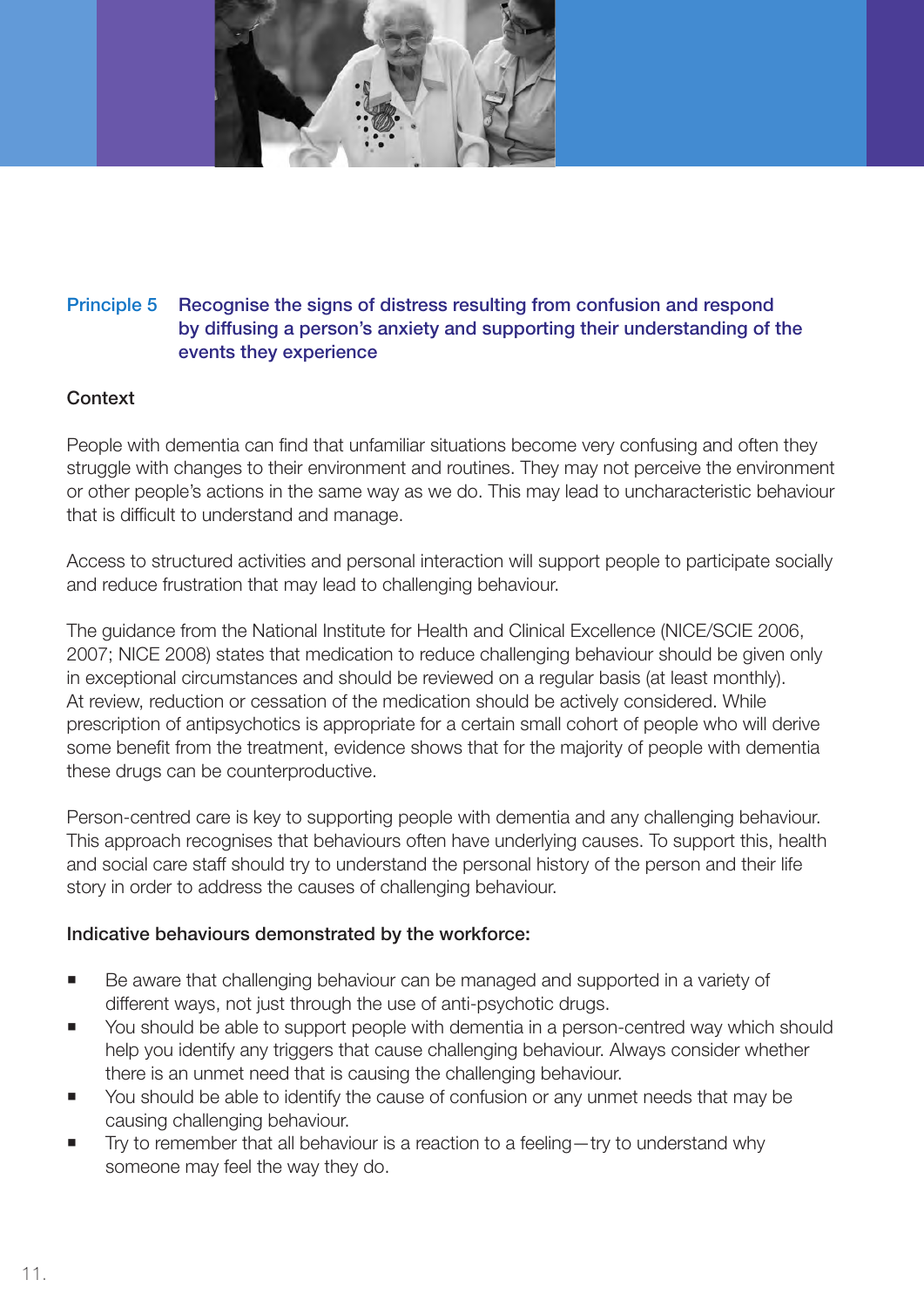

- You should be aware that the following could cause challenging behaviour:
- misunderstanding their environment
- feeling frustrated at being unable to understand others or make themselves understood
- feeling frightened
- loss of inhibitions, self control and decreased awareness of rules about appropriate behaviour
- responding to what they feel to be over-controlling care
- past history and experiences
- being in pain, including chronic pain
- your or others' responses to their actions.
- You can support a person with challenging behaviour by following the approach suggested by the Alzheimer's Society:
- 1) find ways to react calmly if challenging behaviour has occurred
- 2) work out what triggers the aggressive behaviour
- 3) tackle the triggers
- 4) take time to manage your own feelings
- 5) be creative in finding alternative activities to help an individual move on from feelings of anxiety.

*"As their dementia progresses, people may be less able to enter our world – we may need to enter theirs and enjoy it with them"* as campaigner Barbara Pointon puts it.

### Principle 6 Family members and other carers are valued, respected and supported just like those they care for and are helped to gain access to dementia care advice.

### **Context**

Dementia can be a distressing condition as the person's cognitive abilities deteriorate, causing upset, frustration and/or embarrassment for the person with dementia and for their family, friends and carers.

Family, friends and carers need to maintain their own health and well-being as well as care for the person with dementia. Family members need to have support with developing their own coping strategies.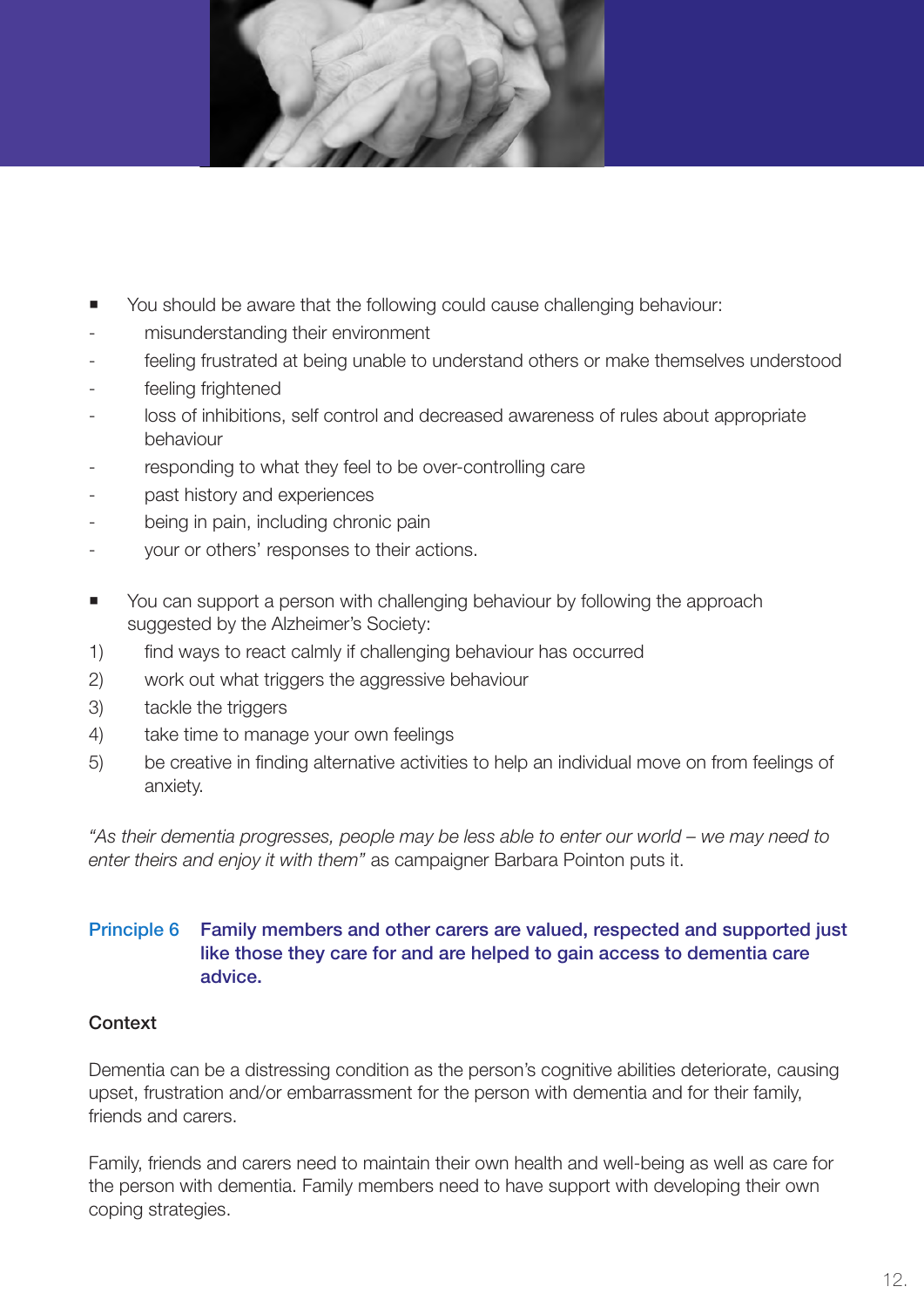

Planning for the future and making arrangements to manage financial needs will be essential for the person and their family—possibly including 'lasting power of attorney'.

It is very important that the main carer is shown how to access forms of respite care and that their own support needs are assessed. Respite care can be provided in the person's home (through a domiciliary care agency or personal assistant). See *Carers Matter – Everybody's Business* (SfC/SfH 2011).

### Indicative behaviours demonstrated by the workforce:

- Understand that dementia is also distressing for the main carer and families.
- You should be able to encourage family and friends to participate in shared activities with the person with dementia. It is essential to respect the choices made by family and friends.
- Signposting people to information to help them understand the impact of dementia or to refer them to colleagues/other sources of advice who can help them with this.
- Support for family and friends to express their concerns, acknowledge their worries and find ways of responding positively to the difficulties presented.
- Encourage people with dementia to maintain their social contacts, as this provides essential support for the family as well as for the person with dementia.
- You must involve the family or main carer in all planning and discussions on care and welfare. It should not be assumed that the family can offer daily care.
- Understand how to support the assessment of carers' needs—intervention should occur before breaking point.

### Principle 7 Managers need to take responsibility to ensure members of their team are trained and well supported to meet the needs of people with dementia

### **Context**

Managers working in health and social care have a responsibility to ensure their teams are adequately trained and supported to be able to meet the needs of people with dementia. Different members of the team may require different levels of support and training depending on their specific job role, the nature of their work and the support needs of the people they are working with.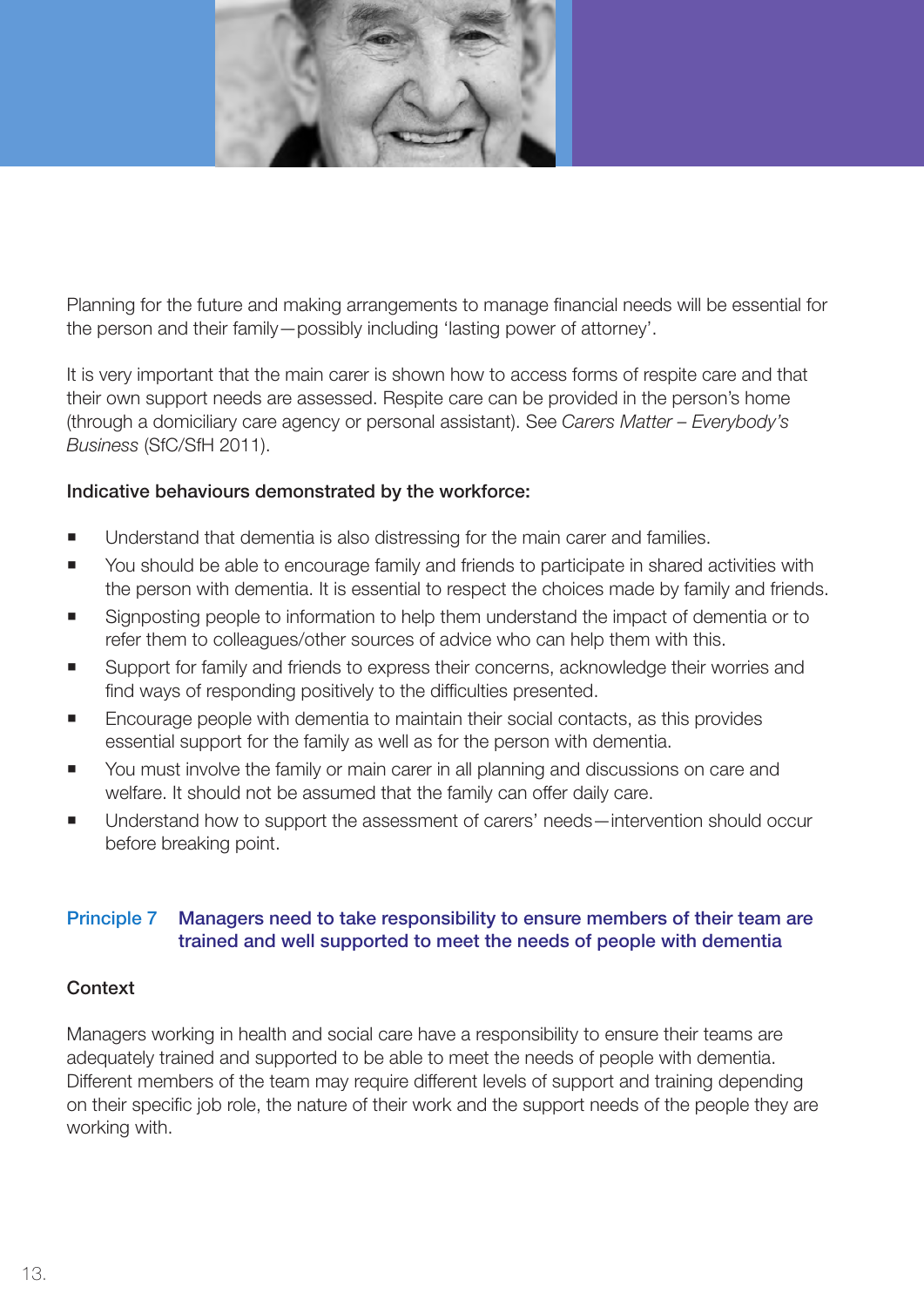

### Indicative behaviours demonstrated by the workforce:

- **Managers should identify the most appropriate communication channels for staff teams to** ensure people with dementia have appropriate support.
- **Managers need to ensure all team members receive basic awareness training and** education together with regular updates. This should be supported by the personal development plans of team members.
- **Managers should ensure staff induction programmes for new staff include dementia** awareness.
- **Managers should consider inviting specially trained dementia specialists to support the** wider team to improve the quality of care provided by every team member (including consideration of supporting this with dementia-specific qualifications such as the QCF awards and certificates in awareness of dementia and dementia care, and the dementia pathways through the QCF diplomas in Health and Social Care at levels 2 and 3).
- **Managers should ensure their team are trained to devise, deliver and review joint care plans** prepared with the person with dementia and their family or carer.
- Managers should try to ensure continuity of staff providing care where possible—this is reassuring to people with dementia.
- **Managers should encourage staff to see the person and not the condition.**
- **Managers need to ensure health and social care staff are aware that dementia can** complicate the treatment, care and support for people with other conditions and disabilities.

### Principle 8 Work as part of a multi-agency team to support the person with dementia

### Context

Care provided should be designed specifically for the person affected with all practitioners liaising together to support personalised care.

Many practitioners will contribute to the care of a person with dementia over the course of the condition. It is essential that the person with dementia is not confused unnecessarily by a succession of professionals and clinical or care procedures.

Coordinated support must include sharing of relevant information (when appropriate) with other practitioners when people's circumstances change. Informed consent is an essential element of this.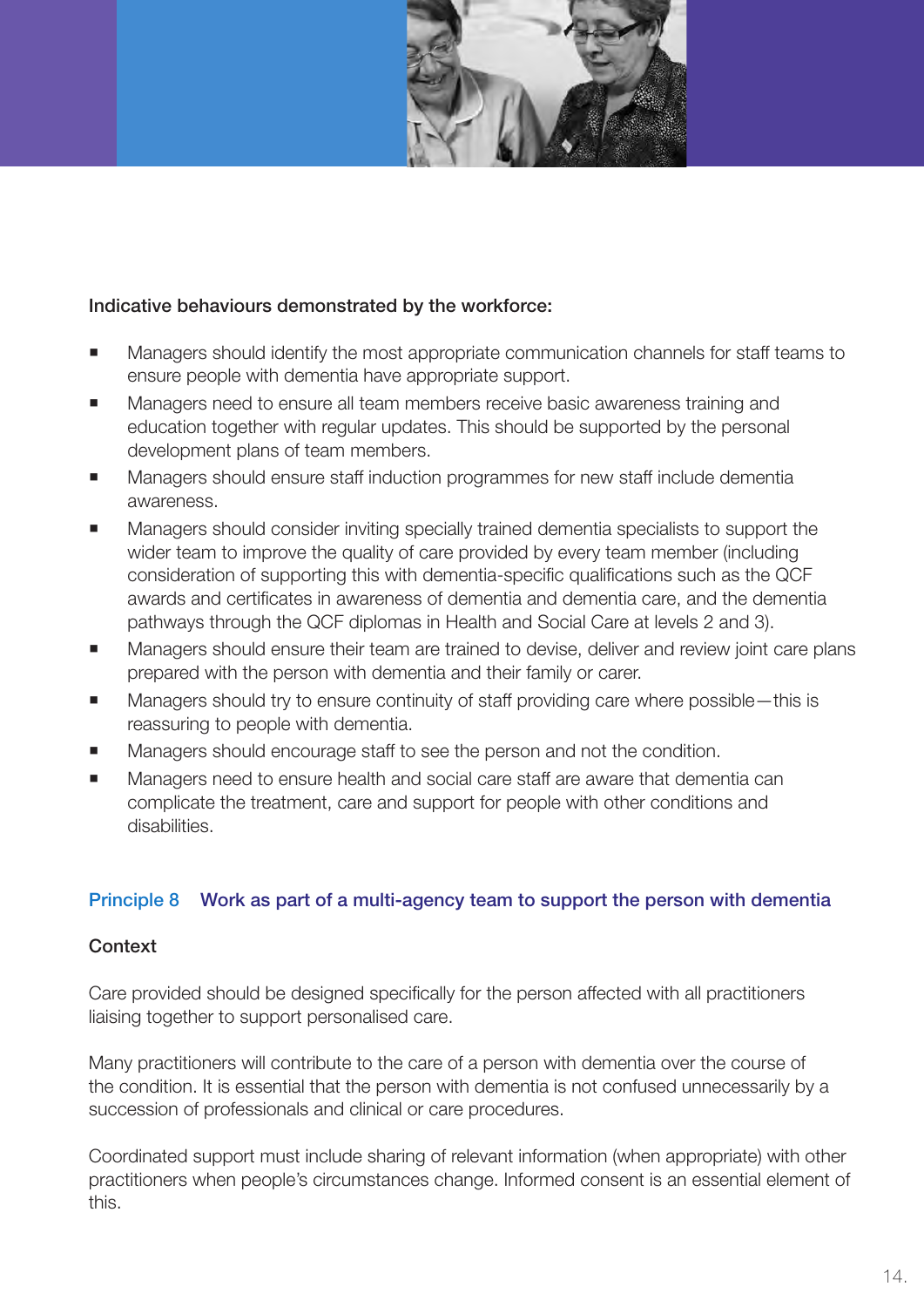

### Indicative behaviours demonstrated by the workforce:

- You should contribute to consistency of support in your workplace so that the person can get to know the people caring for them.
- Aim to have a seamless approach between different teams and agencies to support people with dementia.
- **Ensure that information is provided for other people who may need to care for the person** affected, especially when they move from one place to another, e.g. from home care to a residential setting.
- You should be able to explain to the person with dementia that sharing important information with carers and family will improve the support and treatment they receive. You must be able to decide if the person has the capacity to consent to this.
- You should ensure that appropriate processes are in place for information sharing between agencies. There may need to be an overall coordinator to do this.
- It may sometimes be appropriate for family carers to receive confidential information about the person they are caring for on a need to know basis.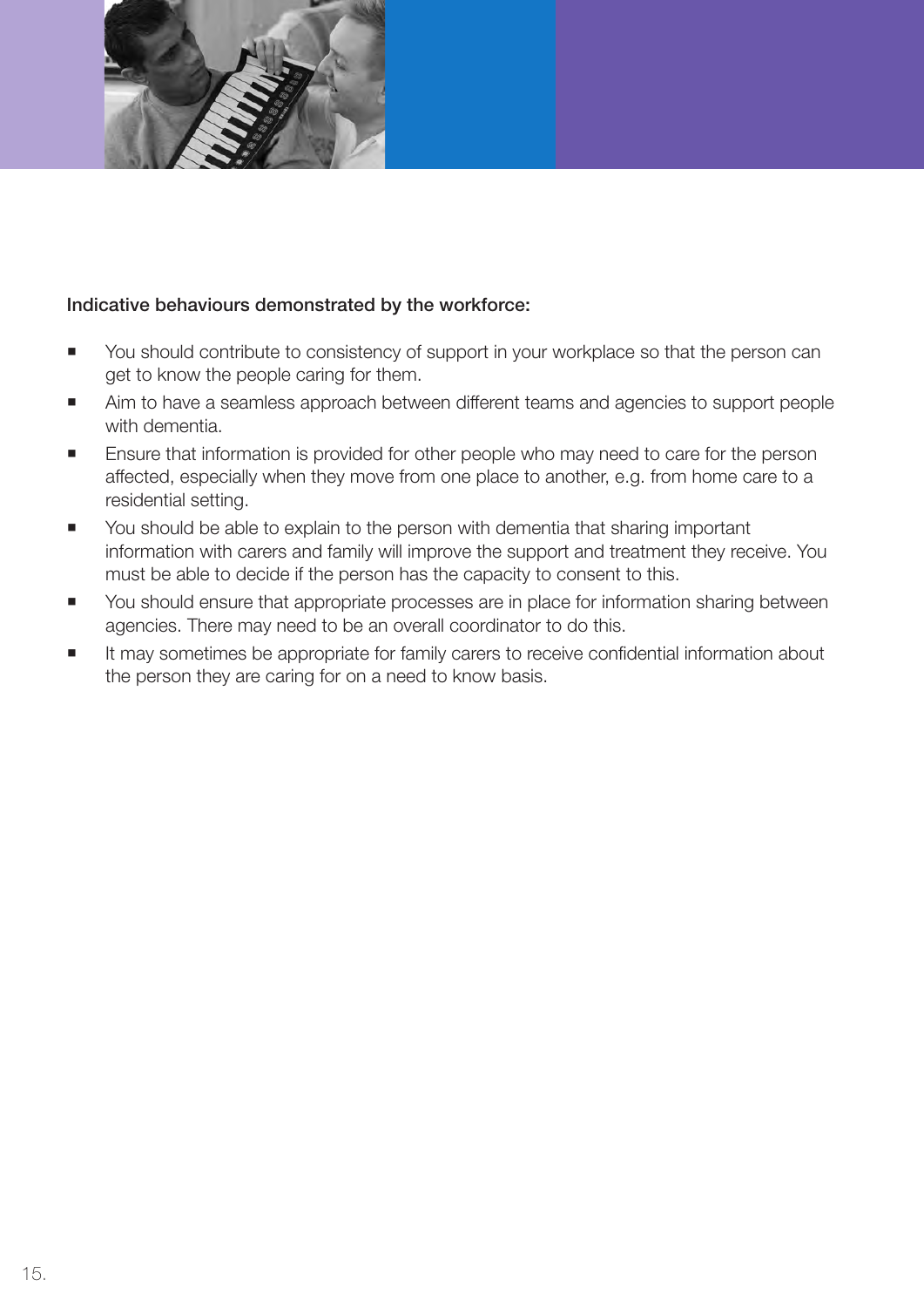

# 3. Embedding the common core principles

### Using the common core principles to build a confident workforce

The principles are based on current policy and information provided by people who use services, and by practitioners in different health and social care settings. They therefore provide a framework for learning and development and form the foundation for good practice in any setting.

The indicative behaviours demonstrate how the attitudes and actions of individual staff support people with dementia and they can be used for setting appraisal objectives for individual workers and designing learning programmes for groups of staff. It is important that the indicative behaviours are applied to specific work contexts and roles, in order to support the development senancele are applied to opcome work contexts and force, in order to cappoint the development<br>of good practice across an organisation. Section 4 on the next page is useful for identifying the national occupational standards and qualifications that may match requirements for learning wate the coordination of the meaning of the setting and the meaning material opportunities for individual programmes to develop workforce skills. It is not an exhaustive list, however, and managers will need to assess their workforce needs based on the requirements of the people using their service. **\_\_\_\_\_\_\_\_\_\_\_\_\_\_\_\_\_\_\_\_\_\_\_\_\_\_\_\_\_\_\_\_\_\_\_\_\_\_\_\_\_\_\_\_\_\_\_\_\_\_\_\_\_\_\_\_\_\_\_\_\_**  rnes to develop workforce skills. It is not an exhaustive list, nowever, and fr organisation. Section 4 below is useful for identifying the national occupation of  $\mathbb{R}^2$ 

Managers may find the model below (diagram 2) helpful for planning their workforce's training and development. The model below (diagram 2) helpful for planning the model below (diagram 2) helpful for planning and the model below (diagram 2) helpful for planning and the model below (diagram 2) helpful for planning a development.

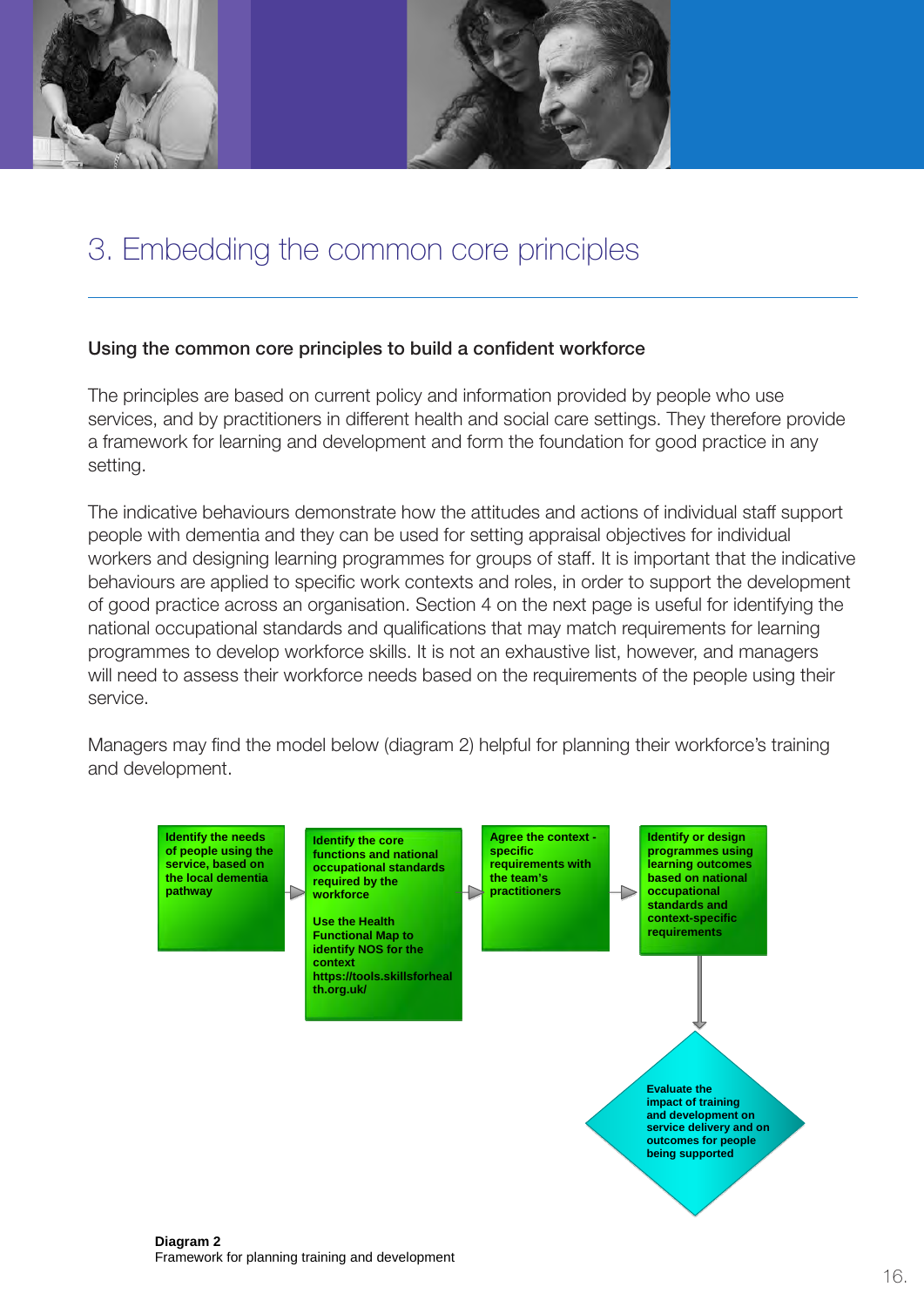

### Reviewing your workplace

The following questions should help you review your workplace and plan the training and development you need to make your service 'dementia-friendly'. This can be used as a benchmarking record to monitor the improvements and changes that are introduced to the training and development available for the workforce.

| <b>Local training and development review</b>     |  |
|--------------------------------------------------|--|
| Describe the services you provide for people     |  |
| with dementia                                    |  |
| Based on the needs of people with dementia       |  |
| who use your service, describe the ambition for  |  |
| the service and for workforce development in     |  |
| your local context                               |  |
| Who interacts with the person with dementia?     |  |
| Which people?<br>ш                               |  |
| Which teams?<br>ш                                |  |
| What skills do they need?                        |  |
| Indicative behaviours from common core<br>■      |  |
| principles                                       |  |
| Specialist skills in caring for people with<br>п |  |
| dementia                                         |  |
| What training and development is currently       |  |
| available? Audit:                                |  |
| Content                                          |  |
| Access<br>$\blacksquare$                         |  |
| Resources<br>$\blacksquare$                      |  |
| Qualifications<br>$\blacksquare$                 |  |
| Outcomes - what the person using the<br>■        |  |
| service experiences                              |  |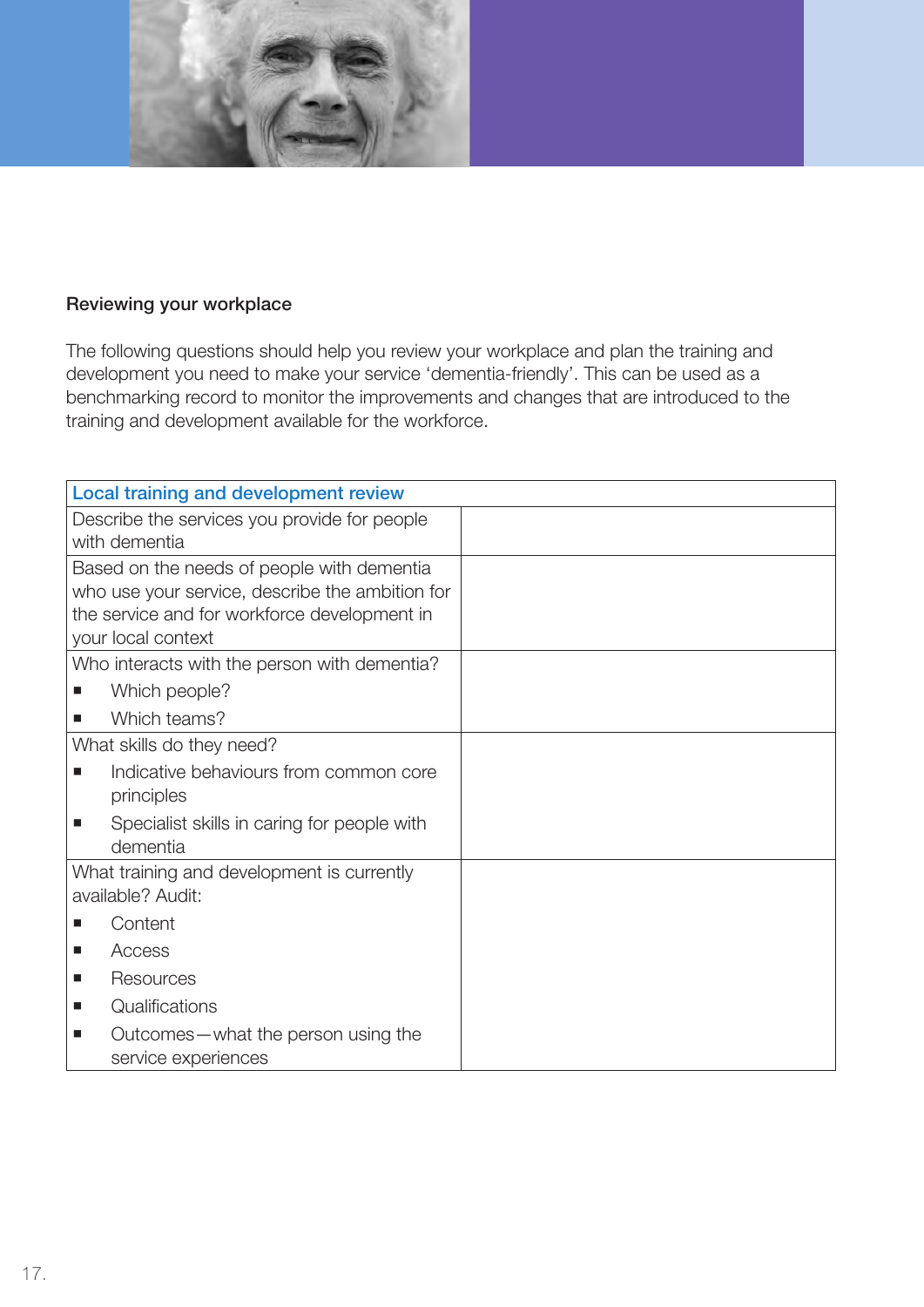

|                | What training needs to be accessed, designed<br>and delivered?                                                             |  |
|----------------|----------------------------------------------------------------------------------------------------------------------------|--|
|                | What kind of learning works best for your<br>workforce?                                                                    |  |
|                | Negotiate with training providers-are<br>the programmes built using national<br>occupational standards?                    |  |
| $\blacksquare$ | Use Qualifications and Credit Framework<br>units to ensure your workforce achieves a<br>recognised standard of skills      |  |
|                | Develop your own learning programme-<br>use national occupational standards to<br>inform your context-specific competences |  |
|                | How will the training and development be                                                                                   |  |
|                | delivered?                                                                                                                 |  |
|                | Examples:                                                                                                                  |  |
|                | Corporate induction                                                                                                        |  |
| ■              | Local networks                                                                                                             |  |
| ш              | Regular staff meetings and training<br>sessions                                                                            |  |
|                | Appraisals                                                                                                                 |  |
| ш              | Dementia conference for full organisation<br>and partners                                                                  |  |
|                | Others (specify)                                                                                                           |  |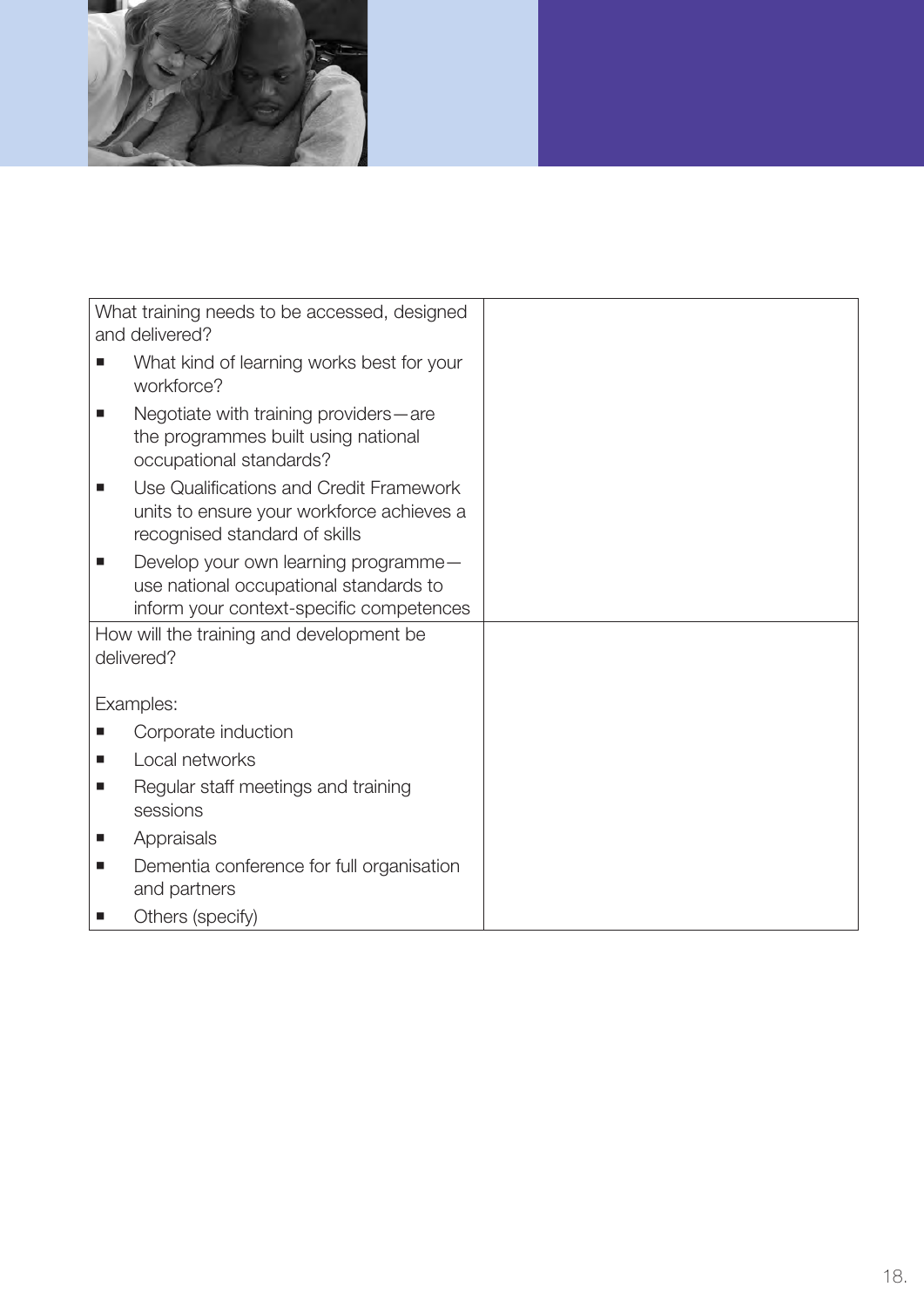

# 4. Developing a skilled workforce: planning training and development

The following table helps you to describe the detail of training and development for your specific context. The *Common Core Principles for Supporting People with Dementia* have been mapped against suggested national occupational standards, but you will want to validate these standards with your staff groups, ensuring that the needs of the person affected remain central in the planning. You will then be able to devise your learning outcomes accordingly. Appendix 1 provides a table of the units of learning that are available for planning formal education programmes using the Qualifications and Credit Framework.

### Table 1

| <b>Common Core</b><br><b>Principles for</b><br>Supporting<br>People with<br>Dementia | <b>Example functions and</b><br>national occupational<br>standards (NOS)<br>Use the Health<br><b>Functional Map to</b><br>identify NOS for your<br>context<br>https://tools.<br>skillsforhealth.org.uk/ | Common core principles indicative behaviours<br>Identify the specific indicative behaviours relevant to<br>your operational policies/procedures                                                                                                                                                                                                                                                                                                                                                                                                                                                                                                                                                                                                                                                                                                                                                                                                                                                                                                                                                                                            |
|--------------------------------------------------------------------------------------|---------------------------------------------------------------------------------------------------------------------------------------------------------------------------------------------------------|--------------------------------------------------------------------------------------------------------------------------------------------------------------------------------------------------------------------------------------------------------------------------------------------------------------------------------------------------------------------------------------------------------------------------------------------------------------------------------------------------------------------------------------------------------------------------------------------------------------------------------------------------------------------------------------------------------------------------------------------------------------------------------------------------------------------------------------------------------------------------------------------------------------------------------------------------------------------------------------------------------------------------------------------------------------------------------------------------------------------------------------------|
| 1. Know the<br>early signs of<br>dementia                                            | <b>Function A Assessment</b><br>CHS39 Assess an<br>individual's health status<br>CHS42 Identify individuals<br>with or at risk of<br>developing long term<br>conditions or related ill<br>health        | You should be able to identify the signs listed above<br>$\blacksquare$<br>and always be aware of their existence in people you<br>are working with. It is important that you understand<br>that these signs are associated with dementia - but<br>they can also be associated with other conditions that<br>may need investigation.<br>Understand that dementia is a progressive condition,<br>$\blacksquare$<br>which means the damage to the brain and its effects<br>become more pronounced over time. It is likely that<br>different approaches may be needed at different points<br>to support people with dementia.<br>You should be aware of the implications of other<br>ш<br>disabilities or illnesses that may show the signs of<br>dementia.<br>Ensure that you support people affected and their<br>п<br>main carers* in their own homes. You also need to be<br>able to recognise if the situation is deteriorating - and<br>ensure appropriate support is in place.<br>Think about the whole person when assessing for<br>ш<br>signs of dementia, taking into account their usual<br>interests, behaviour and home support. |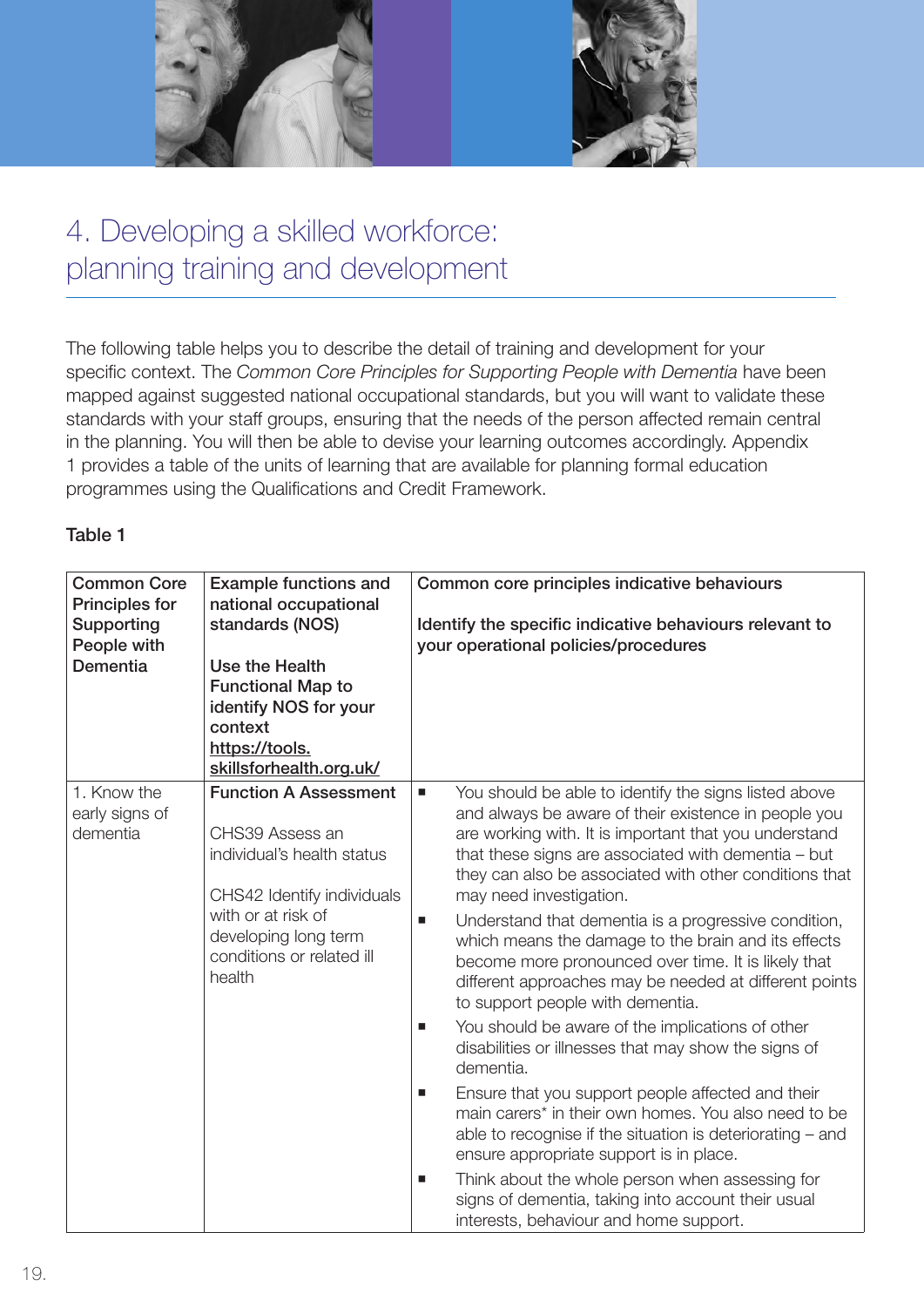

| 2. Early<br>diagnosis of<br>dementia helps<br>people receive<br>information,<br>support and<br>treatment at the<br>earliest possible<br>stage. | <b>Function B Health</b><br>Intervention<br><b>HSC26 Support</b><br>individuals to access and<br>use information<br><b>CHS99 Refer individuals</b><br>to specialist sources of<br>assistance in meeting their<br>health care needs                                                                                                                                                             | If you are concerned that a person you are supporting<br>ш<br>has any change in their physical or mental health<br>then you can suggest that they seek GP advice and<br>support, and possibly obtain a referral to a consultant.<br>You should identify the most appropriate other<br>ш<br>professionals and/or carers to work with you and<br>share how best to support a person with ongoing<br>assessment.<br>Explain the need for an investigation of early signs of<br>ш<br>dementia in a way that is appropriate to the person.<br>Able to adapt your behaviour to support the person<br>п<br>and offer person-centred care (see principles 3 and 4).<br>You must ensure family carers are involved in the<br>$\blacksquare$<br>diagnosis as they have a right to be involved. In<br>addition, they can be a useful source of important<br>information to assist the process. They will also need<br>support (see principle 6).                                                                       |
|------------------------------------------------------------------------------------------------------------------------------------------------|------------------------------------------------------------------------------------------------------------------------------------------------------------------------------------------------------------------------------------------------------------------------------------------------------------------------------------------------------------------------------------------------|-------------------------------------------------------------------------------------------------------------------------------------------------------------------------------------------------------------------------------------------------------------------------------------------------------------------------------------------------------------------------------------------------------------------------------------------------------------------------------------------------------------------------------------------------------------------------------------------------------------------------------------------------------------------------------------------------------------------------------------------------------------------------------------------------------------------------------------------------------------------------------------------------------------------------------------------------------------------------------------------------------------|
| 3. Communicate<br>sensitively<br>to support<br>meaningful<br>interaction                                                                       | <b>Function 1</b><br>Communication<br><b>GEN97 Communicate</b><br>effectively in a healthcare<br>environment<br>MH1 Promote effective<br>communication and<br>relationships with people<br>who are troubled or<br>distressed<br>HSC369 Support<br>individuals with specific<br>communication needs<br>CHS58 Provide<br>information and support<br>for individuals with long<br>term conditions | Always make time for people with dementia and<br>ш<br>remain patient in every situation.<br>You should make use of the person's past experiences<br>ш<br>and life story to support communicating with them.<br>You should take into account a person's usual<br>ш<br>communication skills and background culture.<br>Try to keep the environment calm and as quiet as<br>ш<br>possible when communicating, allowing plenty of time<br>to have conversations.<br>Always face the person in conversation and be<br>п<br>reassuring in your expressions, tone of voice and<br>words, to reduce frustration.<br>When speaking:<br>ш<br>speak clearly using short sentences - don't give too<br>$\blacksquare$<br>much information or ask too many questions<br>use simple vocabulary and avoid jargon<br>remember that it takes time for people with dementia<br>to take in a question, find the right words and frame<br>the reply; don't use more explanations as this will<br>cause more confusion-just wait |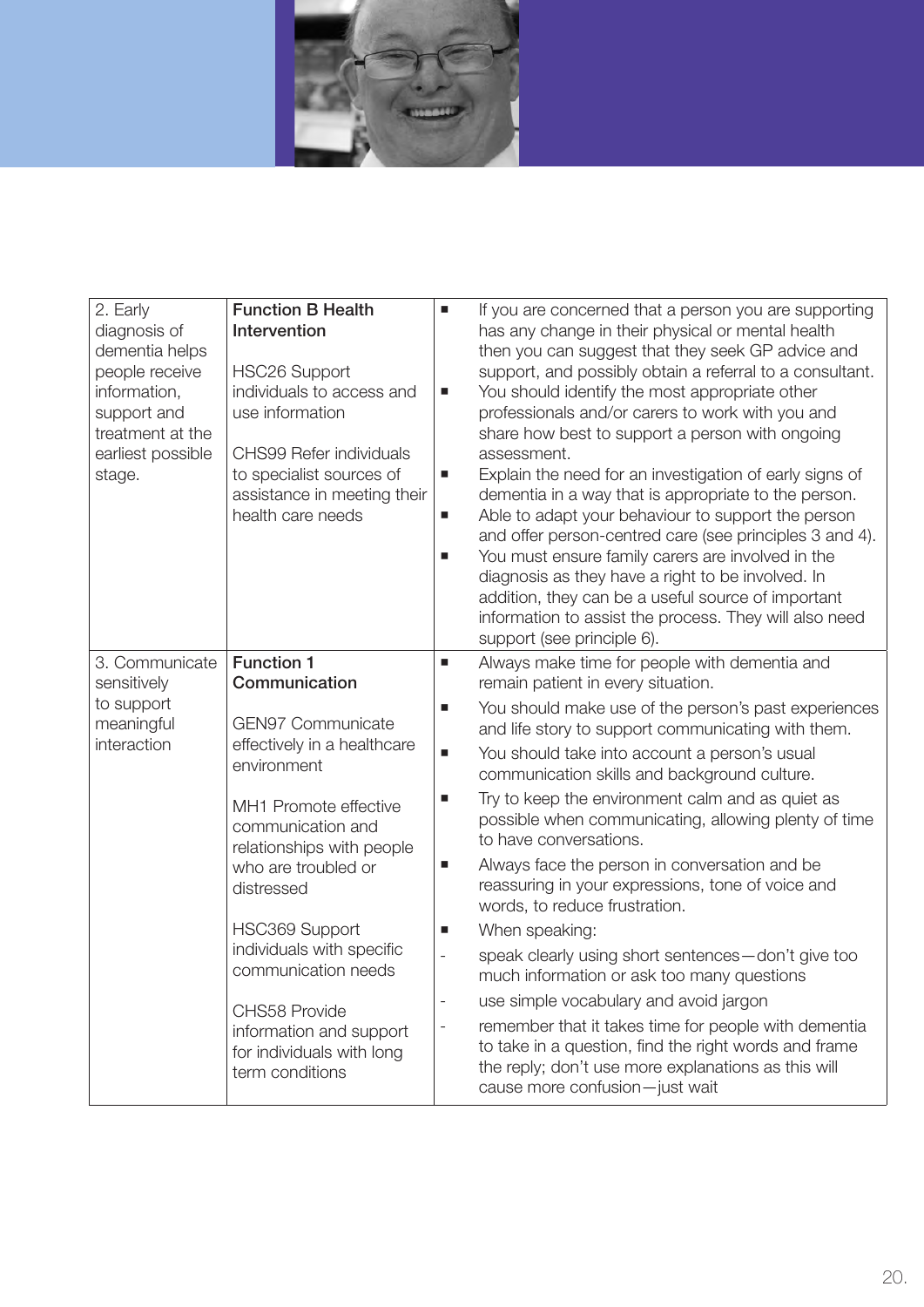

| try not to finish a person's sentence unless you are<br>try to avoid negative statements such as "Don't",                                                                                                                  |
|----------------------------------------------------------------------------------------------------------------------------------------------------------------------------------------------------------------------------|
|                                                                                                                                                                                                                            |
| instead try to reinforce positive behaviour                                                                                                                                                                                |
| remember to monitor your tone of voice carefully                                                                                                                                                                           |
| enjoy interacting together and use humour to                                                                                                                                                                               |
| Repetitive questions from people with dementia can<br>be challenging—try to respond as though it is the first                                                                                                              |
| Whatever is said to you, it is best to accept this and                                                                                                                                                                     |
| You may need to frame any questions so the person<br>can answer 'yes' or 'no' in specific situations, but                                                                                                                  |
| Listen carefully to grasp the meaning and tone of the                                                                                                                                                                      |
| You should use non verbal communication such as<br>gesture, facial expression and written communication.                                                                                                                   |
| Take account of any hearing or visual problems or                                                                                                                                                                          |
| You can use images, pictures, symbols or music to<br>enhance communication and facilitate understanding.                                                                                                                   |
| If the person is already receiving other services,<br>communication should be undertaken according to<br>any communication guidelines that have been already<br>developed to support the person (e.g. in their care plan). |
| You should be able to respond with consideration and                                                                                                                                                                       |
| respect for the needs of the person you are working with.                                                                                                                                                                  |
| Ensure that you support people with dementia in making<br>their own choices, including what to eat and drink.                                                                                                              |
| You should to do things together with the person                                                                                                                                                                           |
| rather than for them, supporting their own choices                                                                                                                                                                         |
| even if you regard this as risky. Risk-taking is part of<br>everyday life-a person with dementia is no different.                                                                                                          |
| (See the Department of Health's guidance, Nothing<br>ventured, nothing gained: risk guidance for people                                                                                                                    |
|                                                                                                                                                                                                                            |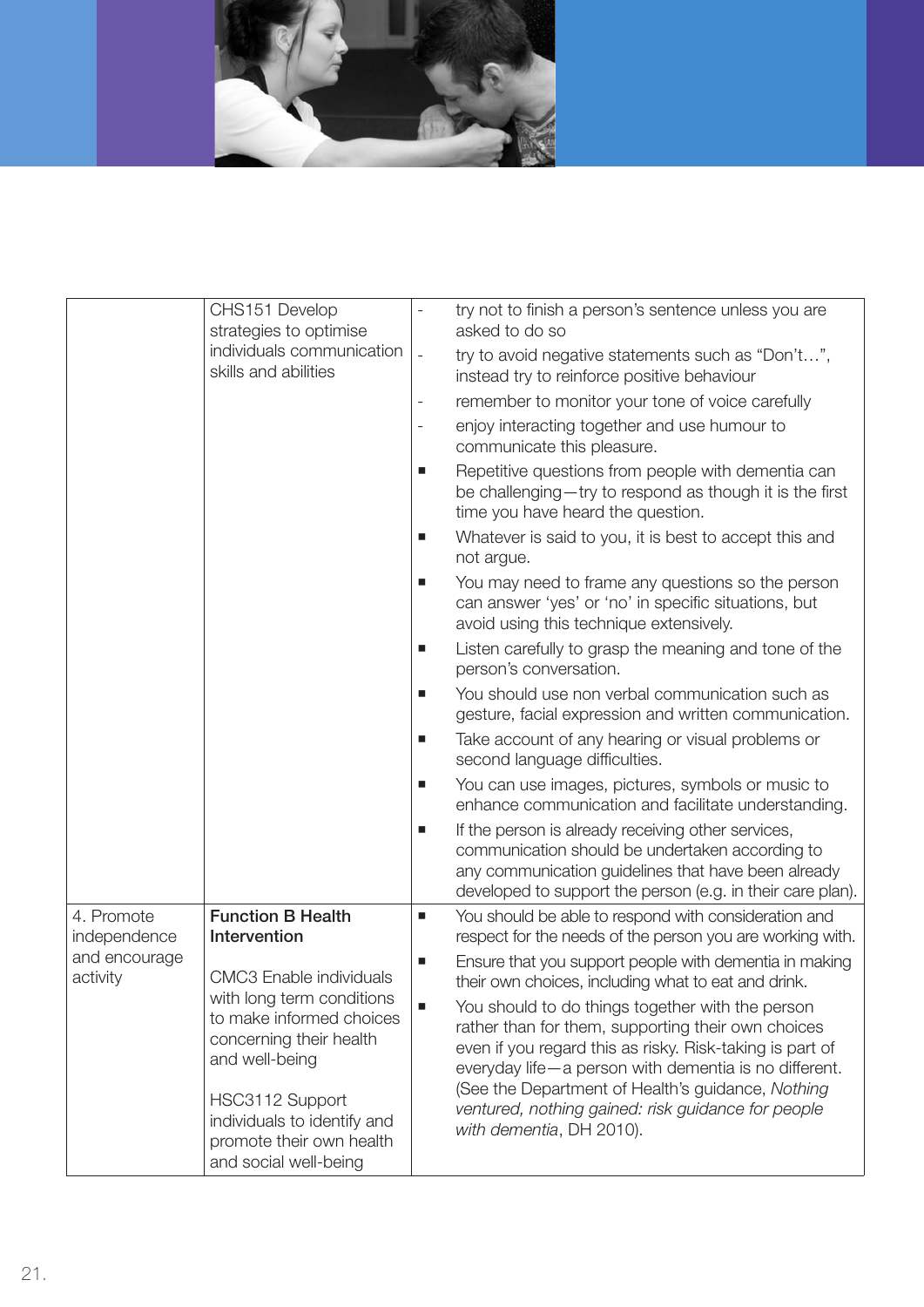

| <b>HSC45 Develop practices</b><br>which promote choice,<br>well-being and protection<br>of all individuals                                                                                                                                                                                                                                  | It is important to do everything possible to support<br>п<br>someone with dementia who is undergoing memory<br>loss, e.g. by demonstrating how things can be done<br>and using signage to support this.                                                                                                                                                                                                                                                                                                                                                                                                                                                                                                                                        |
|---------------------------------------------------------------------------------------------------------------------------------------------------------------------------------------------------------------------------------------------------------------------------------------------------------------------------------------------|------------------------------------------------------------------------------------------------------------------------------------------------------------------------------------------------------------------------------------------------------------------------------------------------------------------------------------------------------------------------------------------------------------------------------------------------------------------------------------------------------------------------------------------------------------------------------------------------------------------------------------------------------------------------------------------------------------------------------------------------|
| HSC366 Support<br>individuals to represent<br>their own needs and<br>wishes at decision making<br>forums<br>HSC330 Support<br>individuals to access and<br>use services and facilities<br><b>CME4</b> Provide information<br>and advice to support<br>individuals in undertaking<br>desired occupational and<br>non-occupational activities | Always try and support people with dementia to self<br>$\blacksquare$<br>care including using the toilet for as long as possible.<br>However, in home care settings it is important to be<br>mindful of the established roles of family or friends who<br>are carers.<br>You should be able to support people with dementia<br>п<br>to access mainstream services, such as shops and<br>banks, wherever possible.<br>Ensure that people with dementia have access to<br>п<br>appropriate means of nutrition and hydration. This<br>should be supported in line with individual care plans<br>(if available)<br>It is essential to presume a person has the capacity<br>п<br>to make decisions for themselves unless it is proved<br>otherwise. |
| OP12 Enable older people<br>to cope with changes to<br>their health and wellbeing                                                                                                                                                                                                                                                           | You should support and enable individuals to use<br>п<br>technology to support self care which is Principle 5<br>of the Common Core Principles to Support Self Care<br>- (DH/SfC/SfH - Common Core Principles to support<br>self care: a guide to support implementation, 2008).<br>You should assess the person's capacity to make<br>п<br>decisions in accordance with the Mental Capacity Act.<br>See NHS Choices for a summary:<br>www.nhs.uk/CarersDirect/moneyandlegal/legal/<br>Pages/MentalCapacityAct.aspx                                                                                                                                                                                                                            |
|                                                                                                                                                                                                                                                                                                                                             | You should identify an appropriate person to work with<br>you. You may need to know about the process of devising<br>advanced statements, which outline how the person would<br>like decisions to be taken on their behalf should they lose<br>capacity, including advance decisions about refusing<br>treatment, and about 'lasting power of attorney' and<br>preferred place of care.                                                                                                                                                                                                                                                                                                                                                        |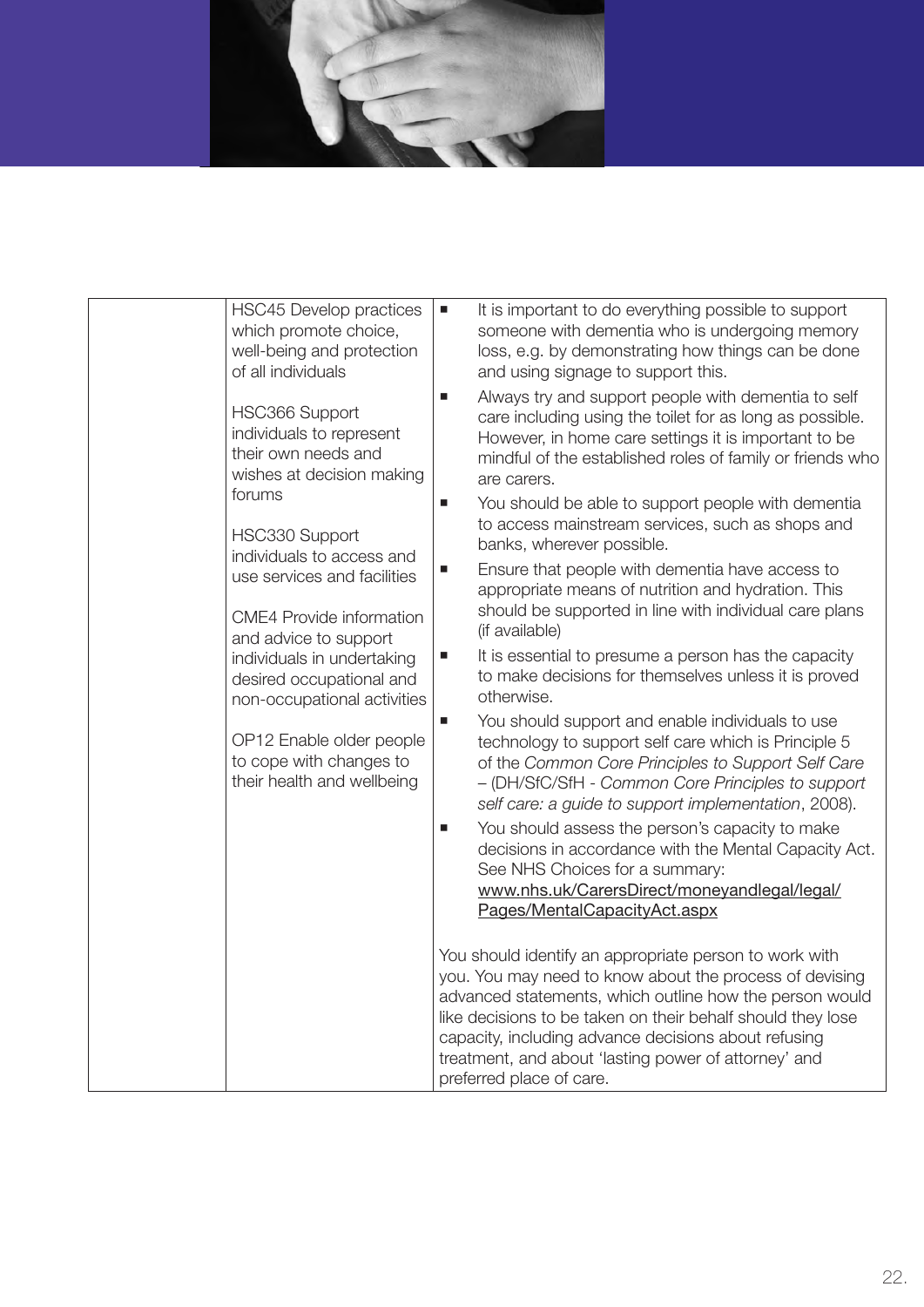

| 5. Recognise<br>the signs of<br>distress resulting<br>from confusion<br>and respond<br>by diffusing<br>a person's<br>anxiety and<br>supporting their<br>understanding of<br>the events they<br>experience. | HSC382 Support<br>individuals to prepare for,<br>adapt to and manage<br>change<br>MH11 Enable families<br>to address issues with<br>individuals' behaviour<br>HSC227 Contribute to<br>working in collaboration<br>with carers in the caring<br>role<br><b>HSC319 Support families</b><br>in their own home | п<br>п<br>ш<br>ш<br>ш<br>occurred | Be aware that challenging behaviour can be managed<br>and supported in a variety of different ways, not just<br>through the use of anti-psychotic drugs.<br>You should be able to support people with dementia in<br>a person-centred way which should help you identify<br>any triggers that cause challenging behaviour. Always<br>consider whether there is an unmet need that is<br>causing the challenging behaviour.<br>You should be able to identify the cause of confusion<br>or any unmet needs that may be causing challenging<br>behaviour.<br>Try to remember that all behaviour is a reaction to a<br>feeling-try to understand why someone may feel the<br>way they do.<br>You should be aware that the following could cause<br>challenging behaviour:<br>misunderstanding their environment<br>feeling frustrated at being unable to understand others<br>or make themselves understood<br>feeling frightened<br>loss of inhibitions, self control and decreased<br>awareness of rules about appropriate behaviour<br>responding to what they feel to be over-controlling care<br>past history and experiences<br>being in pain, including chronic pain<br>your or others' responses to their actions.<br>You can support a person with challenging behaviour by<br>following the approach suggested by the Alzheimer's Society:<br>1) find ways to react calmly if challenging behaviour has<br>2) work out what triggers the aggressive behaviour<br>3) tackle the triggers<br>4) take time to manage your own feelings<br>5) be creative in finding alternative activities to help an<br>individual move on from feelings of anxiety.<br>"As their dementia progresses, people may be less<br>able to enter our world - we may need to enter<br>theirs and enjoy it with them" as campaigner<br>Barbara Pointon puts it. |
|------------------------------------------------------------------------------------------------------------------------------------------------------------------------------------------------------------|------------------------------------------------------------------------------------------------------------------------------------------------------------------------------------------------------------------------------------------------------------------------------------------------------------|-----------------------------------|----------------------------------------------------------------------------------------------------------------------------------------------------------------------------------------------------------------------------------------------------------------------------------------------------------------------------------------------------------------------------------------------------------------------------------------------------------------------------------------------------------------------------------------------------------------------------------------------------------------------------------------------------------------------------------------------------------------------------------------------------------------------------------------------------------------------------------------------------------------------------------------------------------------------------------------------------------------------------------------------------------------------------------------------------------------------------------------------------------------------------------------------------------------------------------------------------------------------------------------------------------------------------------------------------------------------------------------------------------------------------------------------------------------------------------------------------------------------------------------------------------------------------------------------------------------------------------------------------------------------------------------------------------------------------------------------------------------------------------------------------------------------------------------------------------------------------------------------|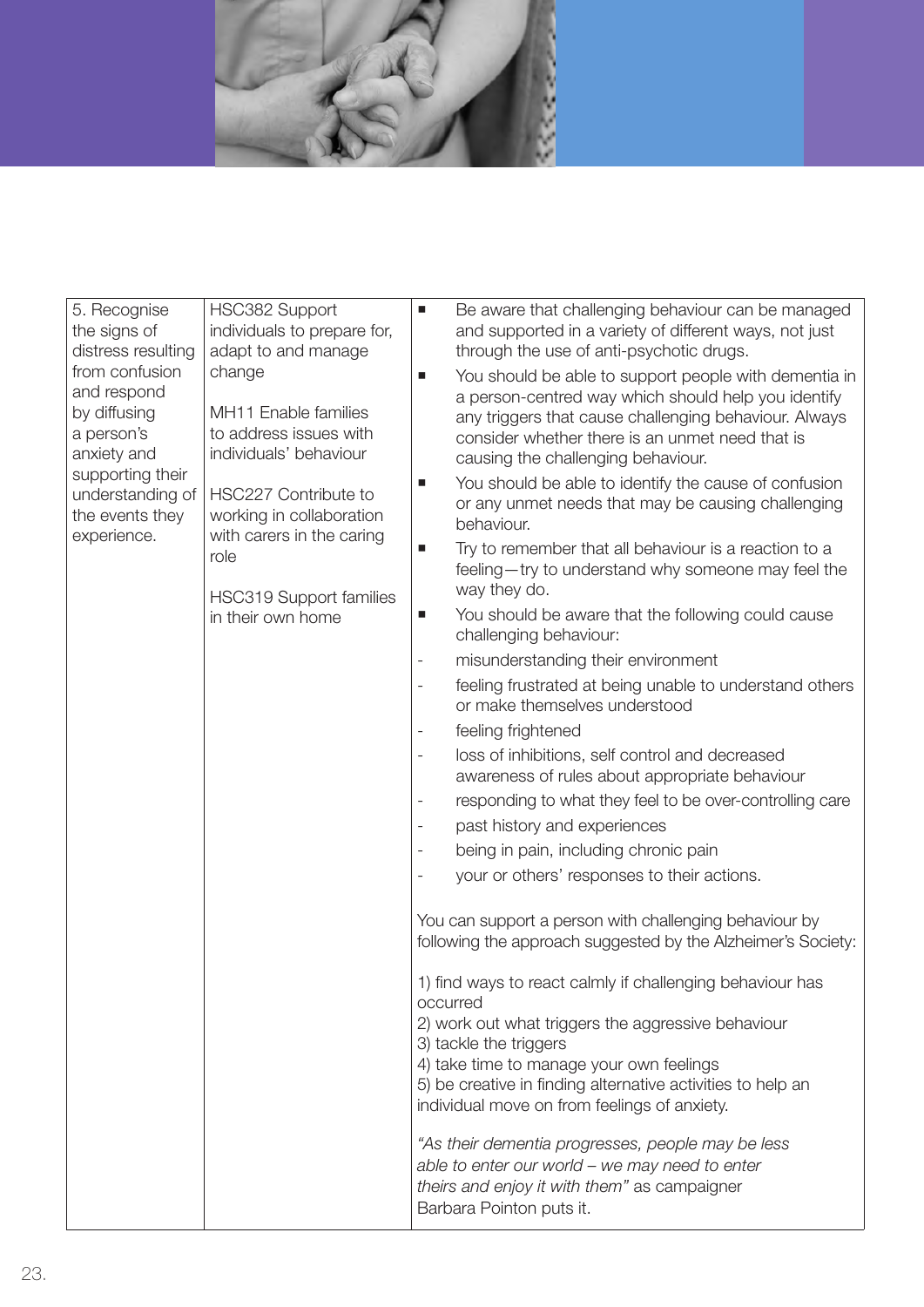

| 6. Family<br>members and<br>other carers<br>are valued,<br>respected and<br>supported just<br>like those they<br>care for and<br>are helped to<br>gain access to<br>dementia care<br>advice. | HN3 Enable carers to<br>access and assess<br>support networks and<br>respite services<br>HSC387 Work in<br>collaboration with carers<br>in the caring role<br><b>HSC319 Support families</b><br>in their own home                                                                                                                                                                                                               | Understand that dementia is also distressing for the<br>ш<br>main carer and families.<br>You should be able to encourage family and friends<br>ш<br>to participate in shared activities with the person with<br>dementia. It is essential to respect the choices made<br>by family and friends.<br>Signposting people to information to help them<br>$\blacksquare$<br>understand the impact of dementia or to refer them to<br>colleagues/other sources of advice who can help them<br>with this.<br>Support for family and friends to express their<br>ш<br>concerns, acknowledge their worries and find ways of<br>responding positively to the difficulties presented.<br>Encourage people with dementia to maintain their<br>п<br>social contacts, as this provides essential support for<br>the family as well as for the person with dementia.<br>You must involve the family or main carer in all<br>п<br>planning and discussions on care and welfare. It<br>should not be assumed that the family can offer daily<br>care.<br>Understand how to support the assessment of carers'<br>п<br>needs-intervention should occur before breaking<br>point |
|----------------------------------------------------------------------------------------------------------------------------------------------------------------------------------------------|---------------------------------------------------------------------------------------------------------------------------------------------------------------------------------------------------------------------------------------------------------------------------------------------------------------------------------------------------------------------------------------------------------------------------------|--------------------------------------------------------------------------------------------------------------------------------------------------------------------------------------------------------------------------------------------------------------------------------------------------------------------------------------------------------------------------------------------------------------------------------------------------------------------------------------------------------------------------------------------------------------------------------------------------------------------------------------------------------------------------------------------------------------------------------------------------------------------------------------------------------------------------------------------------------------------------------------------------------------------------------------------------------------------------------------------------------------------------------------------------------------------------------------------------------------------------------------------------------------|
| 7. Managers<br>need to take<br>responsibility to<br>ensure members<br>of their team are<br>trained and well<br>supported to<br>meet the needs<br>of people with<br>dementia                  | <b>Function 2 Personal and</b><br><b>People Development</b><br>HCS43 Take responsibility<br>for the continuing<br>professional development<br>of self and others<br><b>GEN35 Provide</b><br>supervision to other<br>individuals<br><b>Function H Management</b><br>and Administration<br>LMCA1 Manage and<br>develop yourself and your<br>workforce within care<br>services<br>H133 Manage multiagency<br>collaborative working | Managers should identify the most appropriate<br>ш<br>communication channels for staff teams to ensure<br>people with dementia have appropriate support.<br>Managers need to ensure all team members receive<br>п<br>basic awareness training and education together with<br>regular updates. This should be supported by the<br>personal development plans of team members.<br>Managers should ensure staff induction programmes<br>ш<br>for new staff include dementia awareness.<br>Managers should consider inviting specially trained<br>ш<br>dementia specialists to support the wider team to<br>improve the quality of care provided by every team<br>member (including consideration of supporting this<br>with dementia-specific qualifications such as the QCF<br>awards and certificates in awareness of dementia and<br>dementia care, and the dementia pathways through<br>the QCF diplomas in Health and Social Care at levels 2<br>and $3$ ).                                                                                                                                                                                                |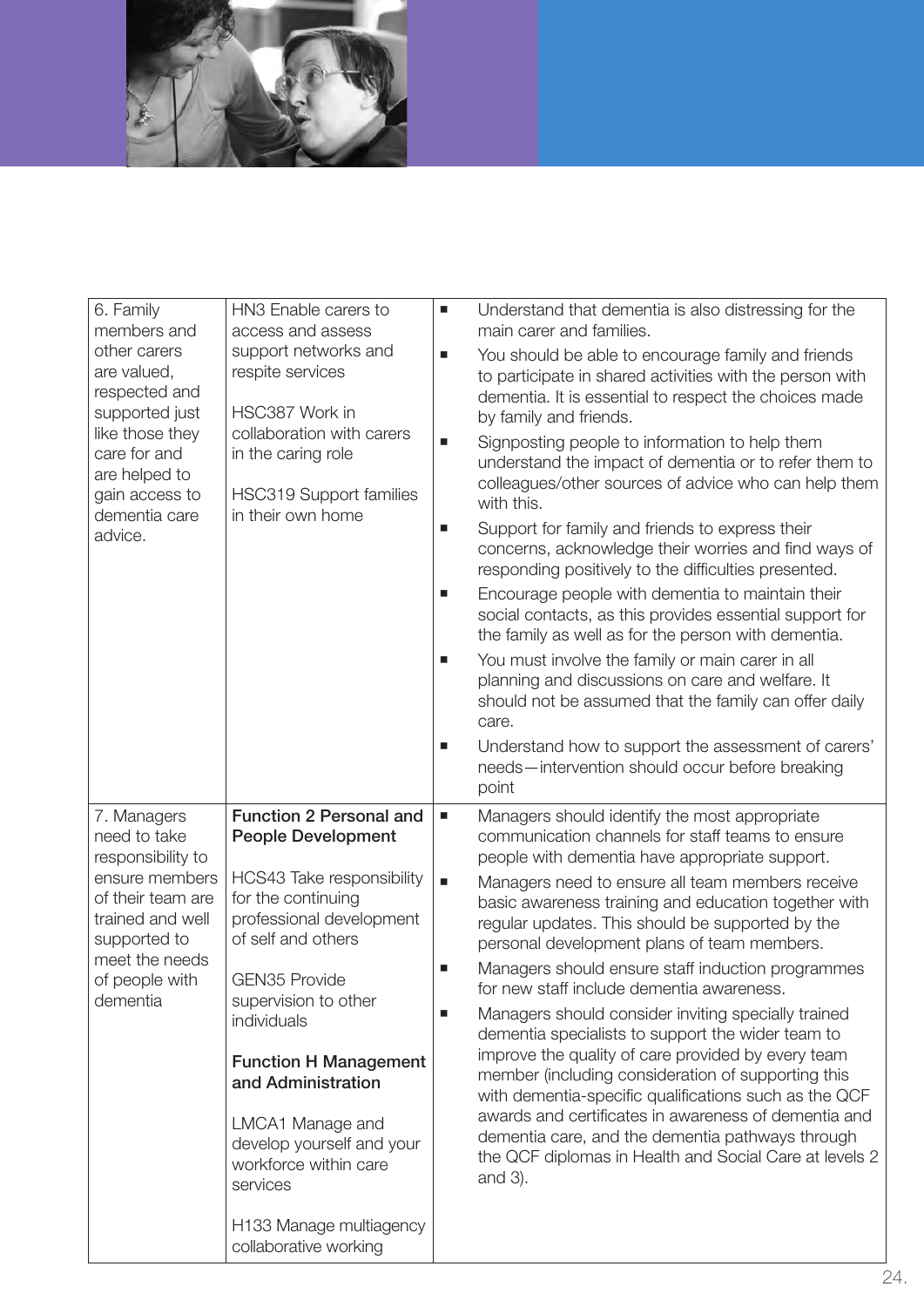



|                                               |                                                                               | ٠ | Managers should ensure their team are trained to<br>devise, deliver and review joint care plans prepared<br>with the person with dementia and their family or carer.                                                                                               |
|-----------------------------------------------|-------------------------------------------------------------------------------|---|--------------------------------------------------------------------------------------------------------------------------------------------------------------------------------------------------------------------------------------------------------------------|
|                                               |                                                                               | ш | Managers should try to ensure continuity of staff<br>providing care where possible-this is reassuring to<br>people with dementia.                                                                                                                                  |
|                                               |                                                                               | п | Managers should encourage staff to see the person<br>and not the condition.                                                                                                                                                                                        |
|                                               |                                                                               | п | Managers need to ensure health and social care staff<br>are aware that dementia can complicate the treatment,<br>care and support for people with other conditions and<br>disabilities                                                                             |
| 8. Work as<br>part of a multi-<br>agency team | CHS85 Review<br>and evaluate care<br>management plans with                    | п | You should contribute to consistency of support in<br>your workplace so that the person can get to know<br>the people caring for them.                                                                                                                             |
| to support the<br>person with<br>dementia     | individuals diagnosed with<br>long term conditions                            | п | Aim to have a seamless approach between different<br>teams and agencies to support people with dementia.                                                                                                                                                           |
|                                               | AG3 Assist in the transfer<br>of individuals between<br>agencies and services | ш | Ensure that information is provided for other people<br>who may need to care for the person affected,<br>especially when they move from one place to another,<br>e.g. from home care to a residential setting.                                                     |
|                                               |                                                                               | ш | You should be able to explain to the person with<br>dementia that sharing important information with<br>carers and family will improve the support and<br>treatment they receive. You must be able to decide if<br>the person has the capacity to consent to this. |
|                                               |                                                                               | ш | You should ensure that appropriate processes are in<br>place for information sharing between agencies. There<br>may need to be an overall coordinator to do this.                                                                                                  |
|                                               |                                                                               |   | It may sometimes be appropriate for family carers to<br>receive confidential information about the person they<br>are caring for on a need to know basis.                                                                                                          |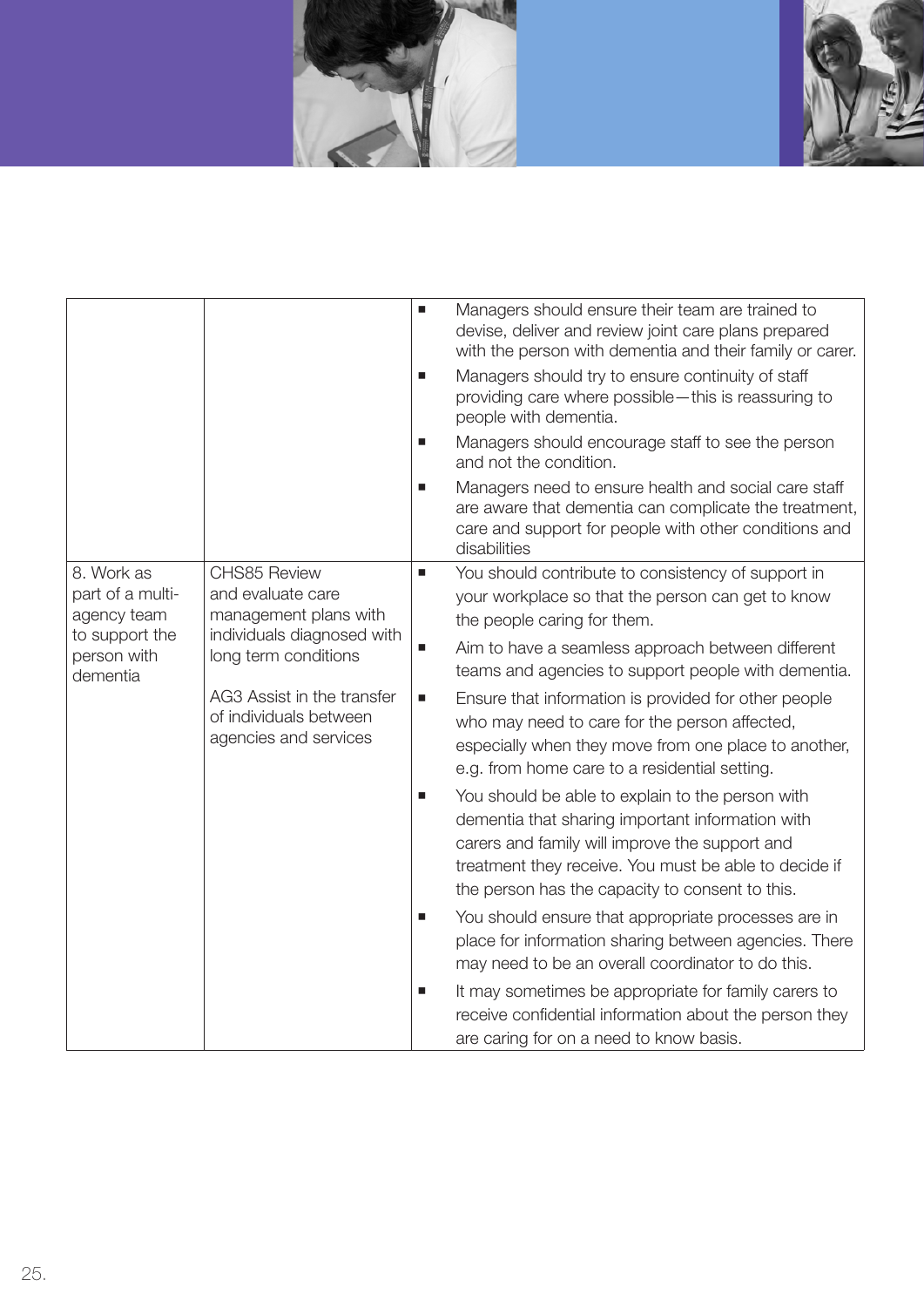

# **Resources**

The following resources are included as examples of tools that may be useful in improving the way your service works and for developing learning programmes for your workforce. There are a links to video clips that provide powerful stories illustrating how people can be supported. The list below is not exhaustive and we would strongly recommend that you apply your own criteria to evaluating any resources before incorporating into them your plans.

### Alzheimer's Society

Alzheimer's Society (2009). *Counting the cost caring for people with dementia on hospital wards*, London.

Alzheimer's Society (2009). *Dementia: What every commissioner needs to know Guidance on delivering the National Dementia Strategy for England*, London.

Fact sheets http://www.alzheimers.org.uk/factsheets

Memory problems guidance http://www.youtube.com/watch?v=bZJ92WVsxOo&feature=channel

Personal stories http://www.youtube.com/watch?v=TBcoMkTD5F4&feature=channel

Remember the person poster Example of posters that can be used to improve general understanding of dementia http://www.southwestdementiapartnership.org.uk/wp-content/uploads/daw.jpg

### Bradford Dementia Group

Education programmes and good practice guides http://www.jkp.com/catalogue/ser/bradford http://www.brad.ac.uk/health/dementia/

### Butterfly scheme

The Butterfly Scheme allows people whose memory is permanently affected by dementia to make this clear to hospital staff and provides a simple, practical strategy for meeting their needs. The patients receive more effective and appropriate care, reducing their stress levels and increasing their safety and well-being.

barbara.hodkinson@ntlworld.com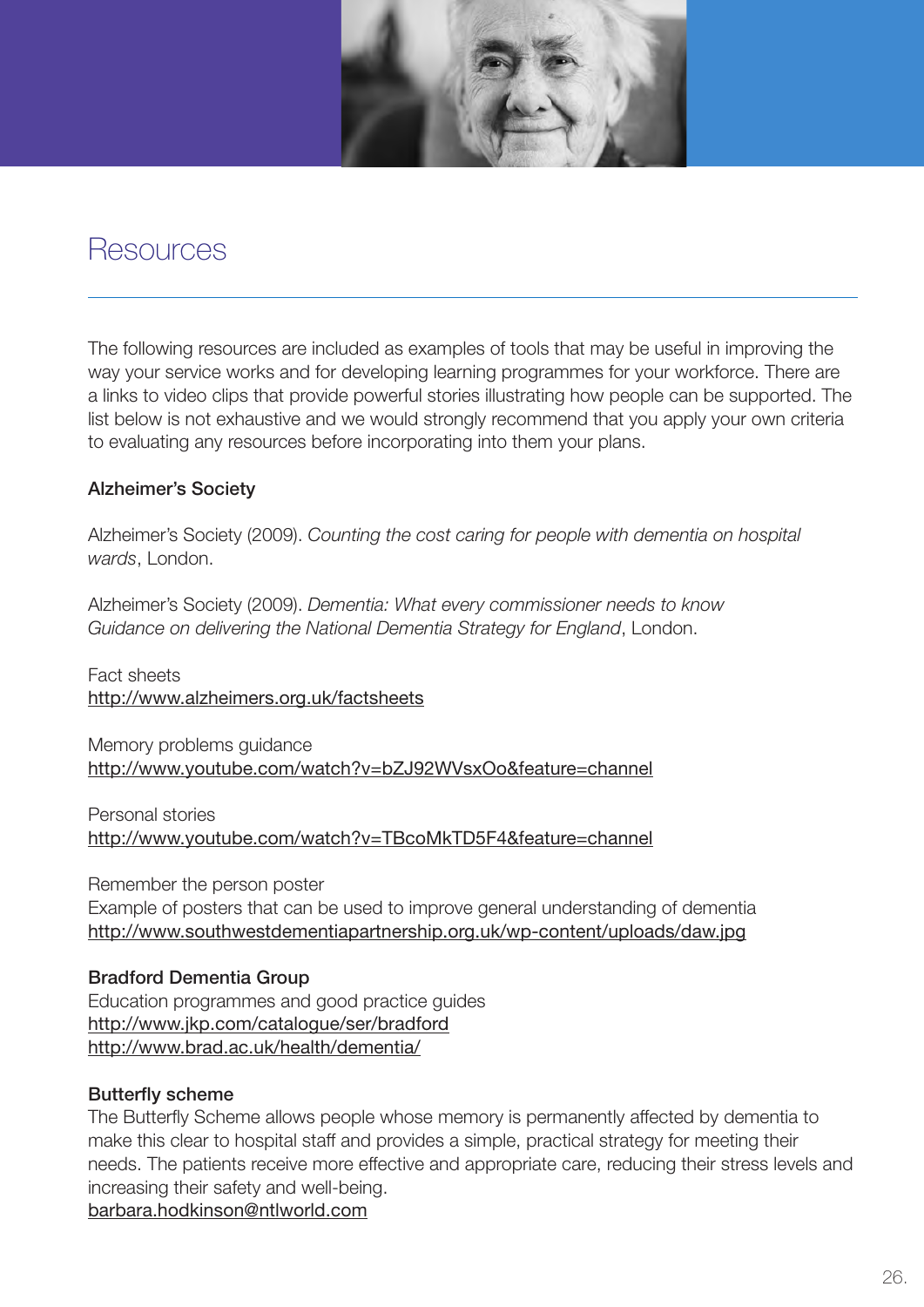

### Credit card reminders

Prompt cards to help embed knowledge and understanding of dementia in the wider workforce. These can be tailored for your specific workforce

### Dementia Advisers

Dementia advisers provide a point of contact for people requiring information on issues and services related to dementia. They provide personalised information to people with dementia and their carers. This includes appropriate signposting to alternative organisations, giving advice on matters such as finance, incontinence and services for carers. It is shared role across health and social care and in collaboration with a wide range of stakeholders. http://www.skillsforhealth.org.uk/sitesearch.html?q=national+transferable+&option=com\_ artofgm&filter=0

### Department of Health Dementia Information Portal

DH website which follows the implementation of the National Dementia Strategy and offers information and support to anyone with an interest in improving services for people with dementia. http://www.dementia.dh.gov.uk

### Dementia conferences for local communities

Events designed specifically for the wider local community in order to improve the knowledge and understanding of dementia.

### Hospital Discharge Plans

These plans provide an easy format to ensure a good handover of information back to carers and community services. This will improve the experience of any vulnerable person and decrease the likelihood of unnecessary repeat admissions. For more information contact Ruth.Bell@oldham.gov.uk

Discharge/Information Plan Part A http://www.ldhealthnetwork.org.uk/docs/cispa.pdf

Discharge/Information Plan Part B http://www.ldhealthnetwork.org.uk/docs/cispb.pdf

### Hospital Passports

A leaflet that has been designed to support vulnerable people when they are in hospital. It provides essential information such as how the person prefers to take medications, the support they need at meal times and their personal preferences. It can be filled in by the person or their carer and should be taken into hospital and kept by the bedside so that is always available for hospital staff to read.

www.salford.nhs.uk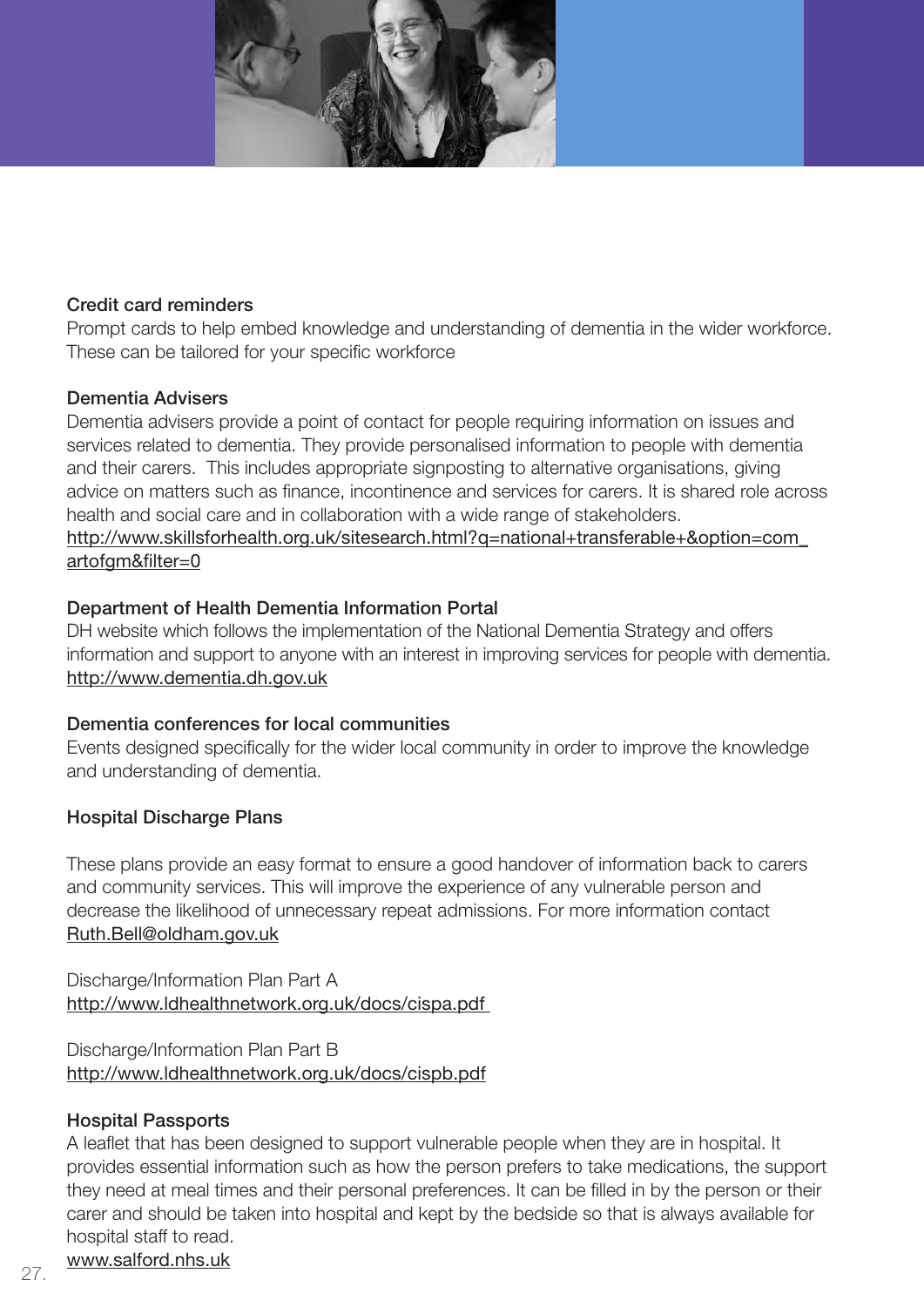

### Gloucestershire local health and social care workforce strategy

An example of how local needs and the national strategy have been used to develop a training and education strategy for Gloucestershire www.gloucestershire.gov.uk/dementiatraining

### Lets Respect Toolkit for Care Homes

A guide for staff working in care homes to help improve the care of older people with mental health needs.

http://www.nmhdu.org.uk/news/lets-respect-toolkit-for-care-homes-published/

### National Audit Office

Improving services and support for people with dementia. National Audit Office, London. 2007 http://www.nao.org.uk/publications/0607/support\_for\_people\_with\_dement.aspx

### NHS Choices

Identifying dementia http://www.youtube.com/watch?v=-72pnJXzSqk&feature=related

### Respect for Dementia

Suffolk Mental Health Partnership NHS Trust http://www.youtube.com/watch?v=lhV2jAZYIrQ

### Skills for Health

Nationally Transferable Roles

A named cluster of competences and related activities that is applicable, relevant and replicable across different geographic locations in the UK. A nationally transferable role may be either a whole job levelled to the Career Framework, e.g. advanced orthopaedic practitioner, or a subset of various jobs at different levels of the Career Framework, e.g. point of care testing. It has been used to develop Dementia Adviser roles.

http://www.skillsforhealth.org.uk/site-search.html?q=national+transferable+&option=com artofgm&filter=0

### Skills for Health and Skills for Care

Carers Matter - Everybody's Business Set of common core principles intended to encourage organisations to enable carers to be recognised and supported http://www.skillsforhealth.org.uk/service-area/carers/ or http://www.skillsforcare.org.uk/cmeb

Social Care Institute for Excellence and National Institute for Clinical Excellence Training for all presentation http://www.scie.org.uk/publications/misc/dementia/dementia-slideset.ppt#453,21,Interventions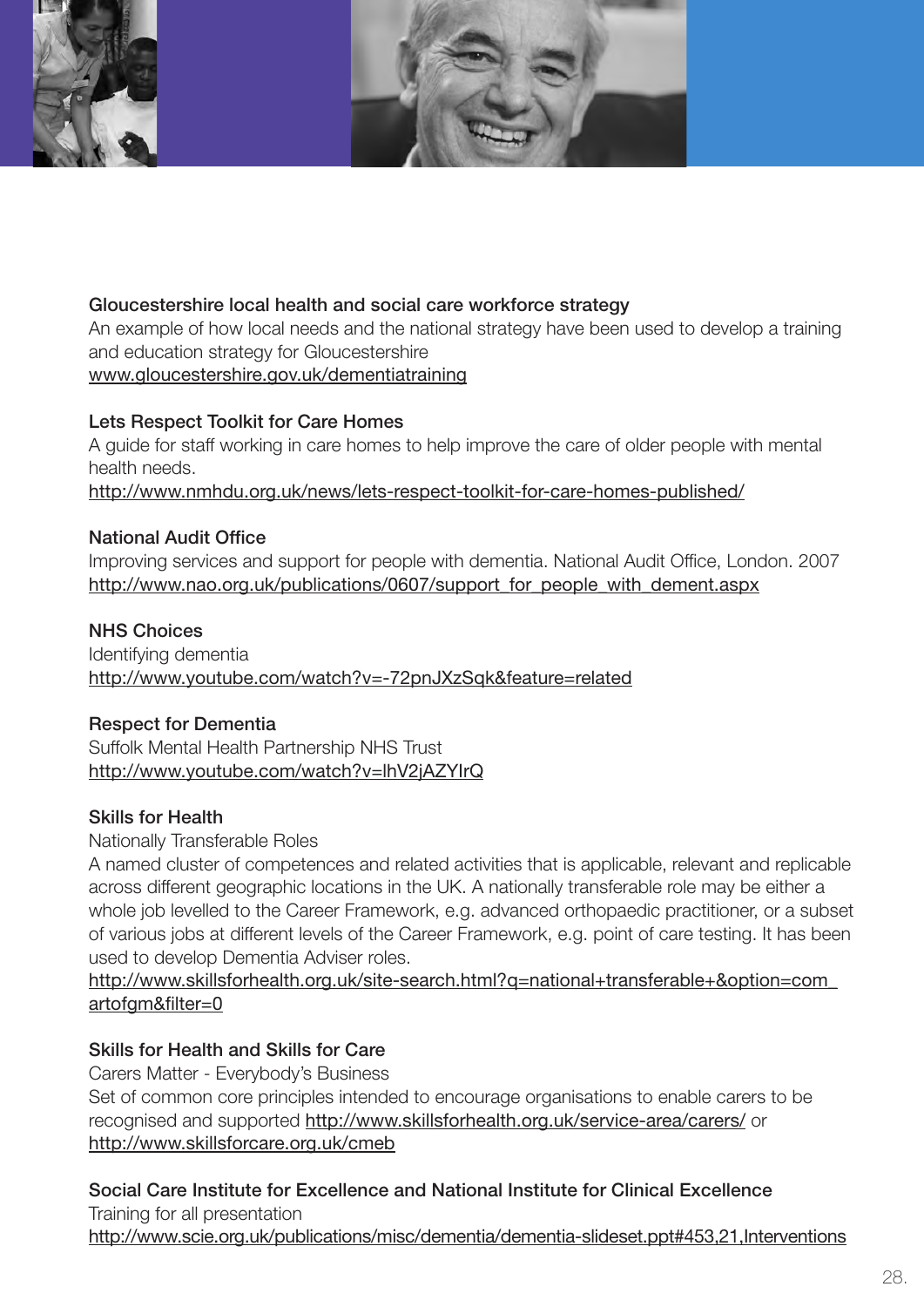

### Southwest Dementia Partnership

http://www.southwestdementiapartnership.org.uk/

### Stirling self study course

A six part self study course in supporting dementia in the care home. www.dementia.stir.ac.uk

### This is me

An easy-to-make personalised leaflet explaining the care and support an individual needs in unfamiliar situations. It should be completed by the person with dementia wherever possible. http://alzheimers.org.uk/site/scripts/download\_info.php?downloadID=399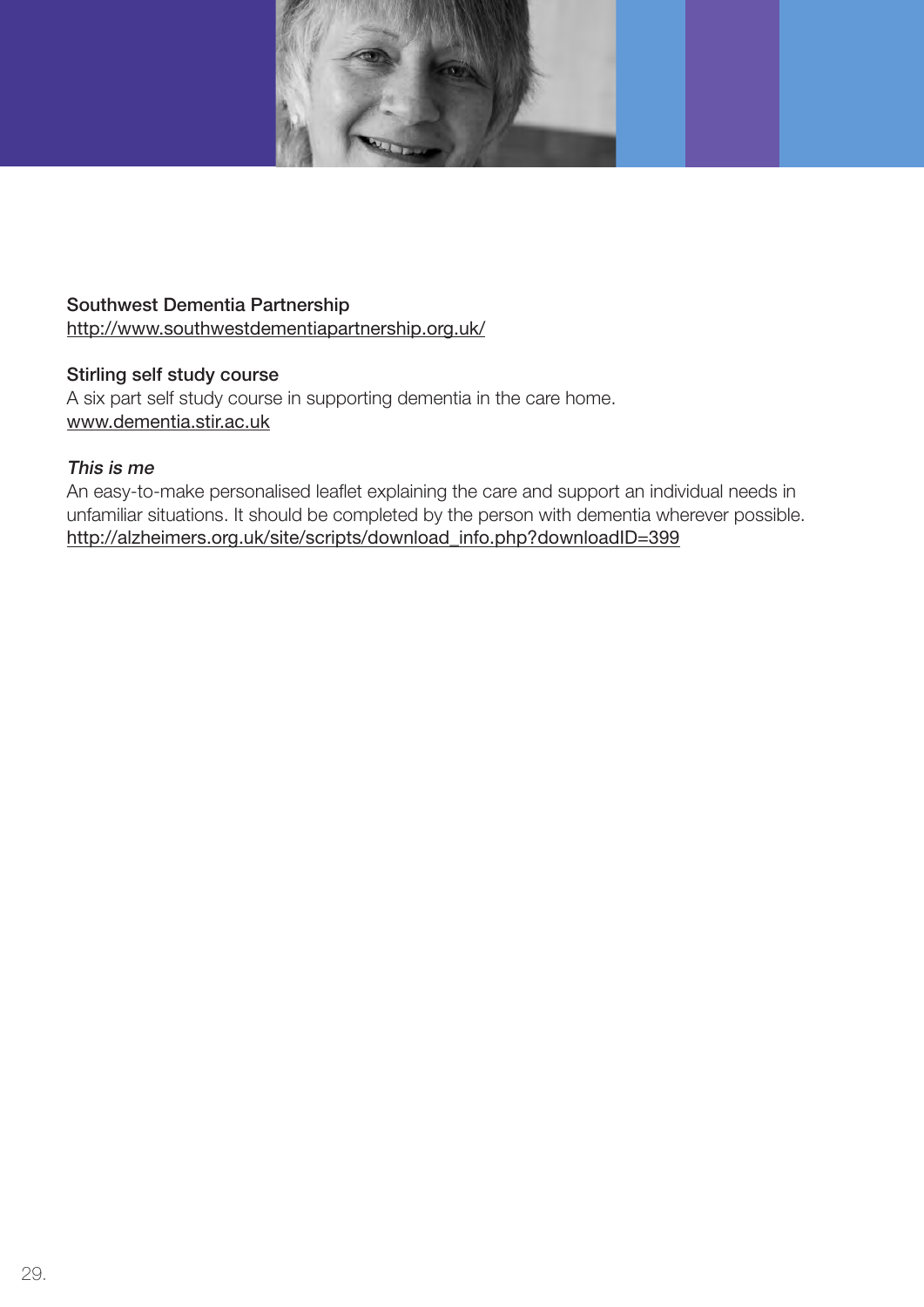

# References

- DAA 2010 Dementia Action Alliance (2010). *National Dementia Declaration*, London http://www.dementiaaction.org.uk
- DH 2009 Department of Health.(2009). *Living Well with Dementia: A National Dementia Strategy*  http://www.dh.gov.uk/prod\_consum\_dh/groups/dh\_digitalassets/@dh/@en/ documents/digitalasset/dh\_094051.pdf
- DH 2010 Department of Health, (2010). *Nothing ventured, nothing gained: risk guidance for people with dementia*, Leeds. (2010) http://www.dh.gov.uk/en/Publicationsandstatistics/Publications/ PublicationsPolicyAndGuidance/DH\_121492
- DH 2010 Department of Health (2010) *Quality outcomes for people with dementia: Building on the work of the National Dementia Strategy* http://www.dh.gov.uk/en/Publicationsandstatistics/Publications/ PublicationsPolicyAndGuidance/DH\_119827
- NICE 2010 National Institute for Health and Clinical Excellence (2010) *Dementia quality standards* http://www.nice.org.uk/aboutnice/qualitystandards/dementia/ dementiaqualitystandard.jsp?domedia=1&mid=7EF3AFC7-19B9-E0B5- D4504471A4FD758E
- NICE 2008 *National Institute for Health and Clinical Excellence Public Health Intervention Guidance, Occupational therapy intervention and physical intervention to promote the mental well being of older people in primary care and residential care*, (London 2008)
- NICE/SCIE 2006 National Institute for Health and Clinical Excellence and Social Care Institute for Excellence, *Dementia: Supporting people with dementia and their carers in health and social care, Clinical Guidelines* (London 2006)
- NICE/SCIE 2007 National Institute for Health and Clinical Excellence and Social Care Institute for Excellence, *Dementia: A NICE-SCIE Guideline on supporting people with dementia and their carers in health and social care*. (National Collaborating Centre for Mental Health, London. 2007)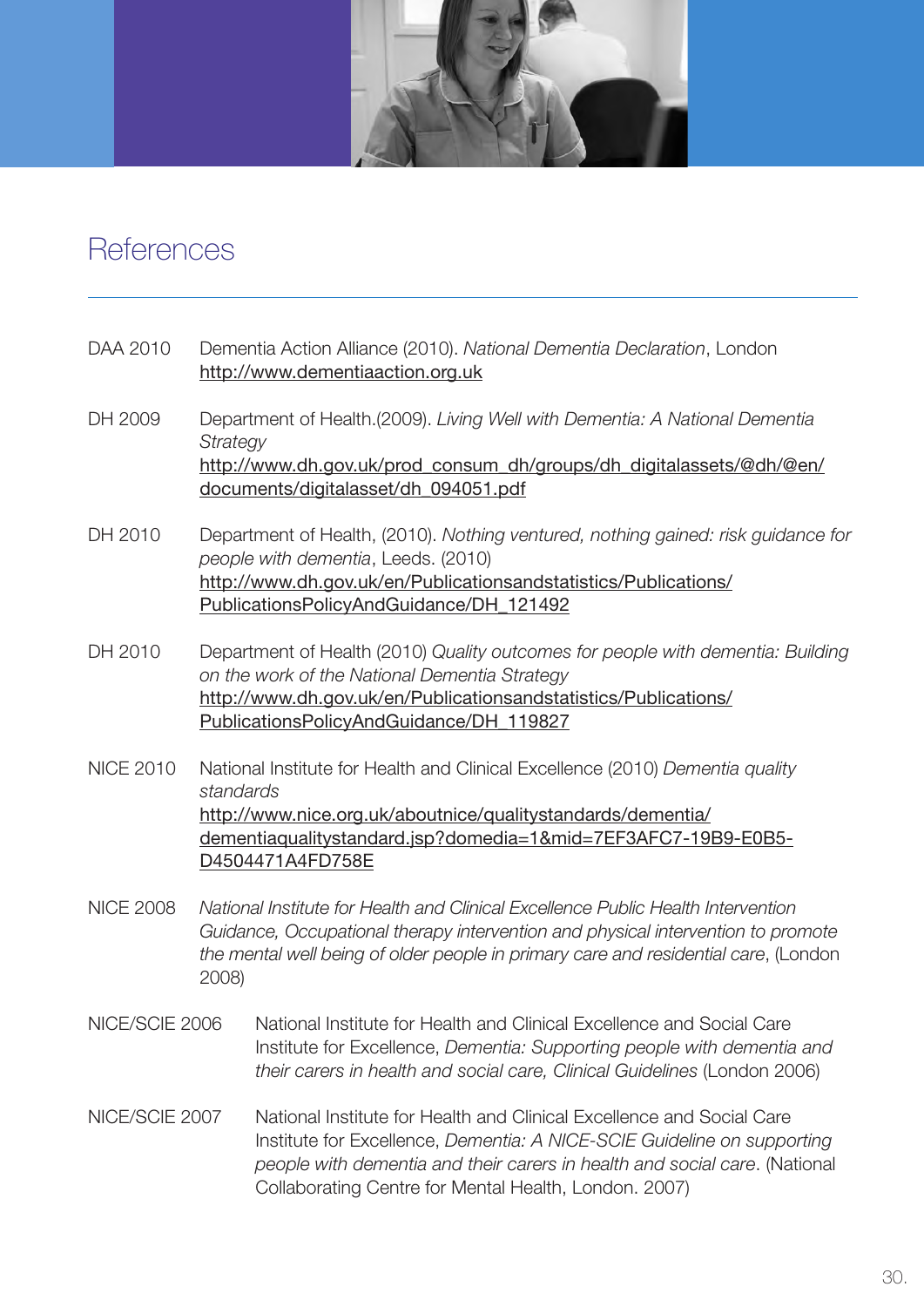

SfC/SfH/DH/NHS 2009 *Common core competences and principles for health and social care workers working with adults at the end of life* (Skills for Care, Skills for Health, Department of Health and NHS End of Life Programme, 2009) www.skillsforcare.org.uk/developing\_skills/endoflifecare/ endoflifecare.aspx

SfC/SfH/DH/NHS 2010 A framework of National Occupational Standards to support common core competences and principles for health and social care workers working with adults at the end of life. (Skills for Care, Skills for Health, Department of Health and NHS End of Life Programme, 2010) http://www.skillsforhealth.org.uk/service-area/long-term conditions/

SfC/SfH (2011) *Carers Matter - Everybody's Business* (Skills for Health & Skills for Care, Leeds 2011) http://www.skillsforhealth.org.uk/service-area/carers/carers matter-%11-everybody%27s-business/ or www.skillsforcare.org.uk/ cmeb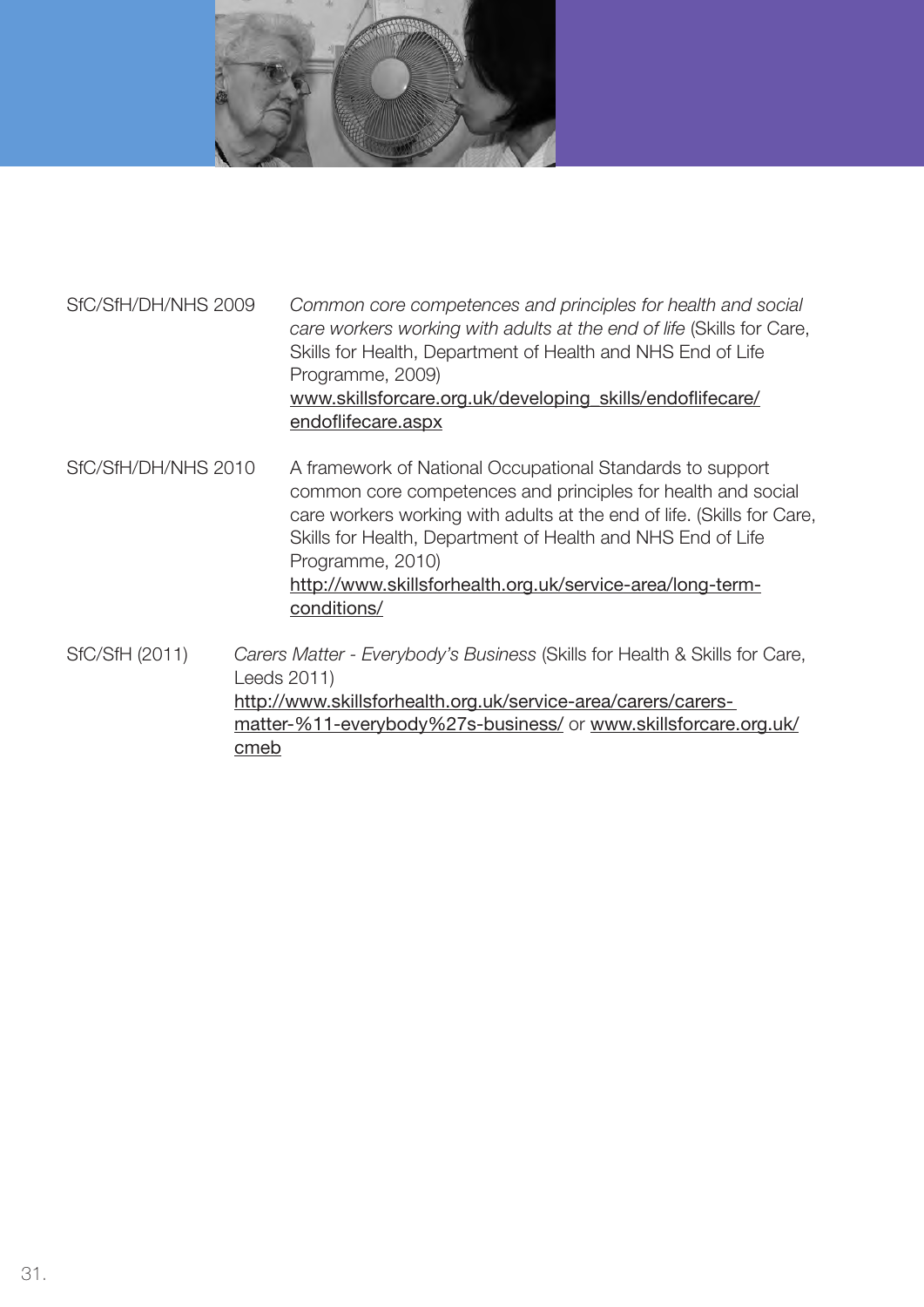**Appendix 1 Appendix 1** 

# **Dementia specific Qualification and Credit Framework Units (QCF)**  Dementia specific Qualification and Credit Framework Units (QCF)

# Table 2 **Table 2**

The following table provides information on the QCF Units that have been nationally agreed for training programmes developing skills in supporting The following table provides information on the QCF Units that have been nationally agreed for training programmes developing skills in supporting dementia.<br>[Key: WBA – work-based assessment; QCF – Qualifications & Credit Framework; NOS – National Occupational Standards; GLH – Guided Learning Hours.] [Key: WBA – work-based assesssesse assesses as sessesses as credit Framework; NOS & Credit Framework; GLF – QCF – QUaliticational Standard Learning Hours.] dementia.

|                              |                       | Dementia specific QCF Units and NOS                                                                                 |                    |                     |                |                                             |
|------------------------------|-----------------------|---------------------------------------------------------------------------------------------------------------------|--------------------|---------------------|----------------|---------------------------------------------|
| Reference<br><b>WBA Unit</b> | <b>Unit Reference</b> | <b>Unit Title</b>                                                                                                   | Level*             | Credit <sup>*</sup> | HIS            | <b>SON</b>                                  |
| J/601/2874                   | <b>DEM 201</b>        | S<br>Dementia Awarenes                                                                                              | $\mathbf{\Omega}$  | $\mathbf{\Omega}$   | 17             | HSC24,HSC35, HSC45<br>HSC21, HSC31, HSC4    |
| H/601/2879                   | <b>DEM 202</b>        | approach to the care and<br>s with dementia<br>The person centred<br>support of individual                          | $\mathbf{\Omega}$  | $\mathbf{\Omega}$   | 17             | HSC21, HSC31, HSC41<br>HSC24, HSC35, HSC45  |
| F/601/3683                   | <b>DEM 204</b>        | approach to the care and support of individuals<br>Understand and implement a person centred<br>with dementia       | $\mathbf{\Omega}$  | ω                   | 21             | HSC21, HSC31, HSC41<br>HSC24, HSC35, HSC45  |
| T/601/9416                   | <b>DEM 205</b>        | interaction with individuals<br>Understand the factors that can influence<br>communication and<br>who have dementia | $\mathsf{\alpha}$  | $\mathbf{\Omega}$   | $\frac{8}{1}$  | HSC21, HSC31, HSC41<br>HSC24, HSC35, HSC45  |
| A/601/2886                   | <b>DEM 207</b>        | Understand equality, diversity and inclusion in<br>dementia care                                                    | $\mathsf{\sim}$    | $\sim$              | 20             | HSC21, HSC31, HSC41<br>HSC24,HSC35, HSC45   |
| Y/601/9277                   | <b>DEM 209</b>        | Equality, diversity, and inclusion in dementia<br>care practice                                                     | $\scriptstyle\sim$ | ო                   | 24             | HSC21, HSC31, HSC41,<br>HSC24,HSC35, HSC45  |
| A/601/9434                   | <b>DEM 210</b>        | communication with individuals with dementia<br>Understand and enable interaction and                               | $\scriptstyle\sim$ | ო                   | $\overline{6}$ | HSC21, HSC31, HSC41<br>HSC24, HSC35, HSC45  |
| H/601/9282                   | <b>DEM 211</b>        | individuals with dementia whilst minimising risks<br>le rights and choices for<br>Approaches to enab                | $\mathbf \sim$     | ო                   | 25             | HSC21, HSC31, HSC41,<br>HSC24, HSC35, HSC45 |
| J/601/3538                   | <b>DEM 301</b>        | Understand the process and experience of<br>dementia                                                                | ო                  | ო                   | 22             | HSC21, HSC31, HSC41,<br>HSC24, HSC35, HSC45 |
| T/601/9187                   | <b>DEM 302</b>        | requirements of individuals with dementia<br>Understand and meet the nutritional                                    | ო                  | ო                   | 82             | HSC21, HSC31, HSC41,<br>HSC24, HSC35, HSC45 |
| A/601/9191                   | <b>DEM 304</b>        | Enable rights and choices of individuals with<br>dementia whilst minimising risks                                   | ო                  | 4                   | 26             | HSC21, HSC31, HSC41<br>HSC24, HSC35, HSC45  |
| K/601/9199                   | <b>DEM 305</b>        | Understand the administration of medication to<br>individuals with dementia using a person<br>centred approach      | ω                  | $\mathbf{\Omega}$   | 15             | HSC21, HSC31, HSC41<br>HSC24,HSC35, HSC45   |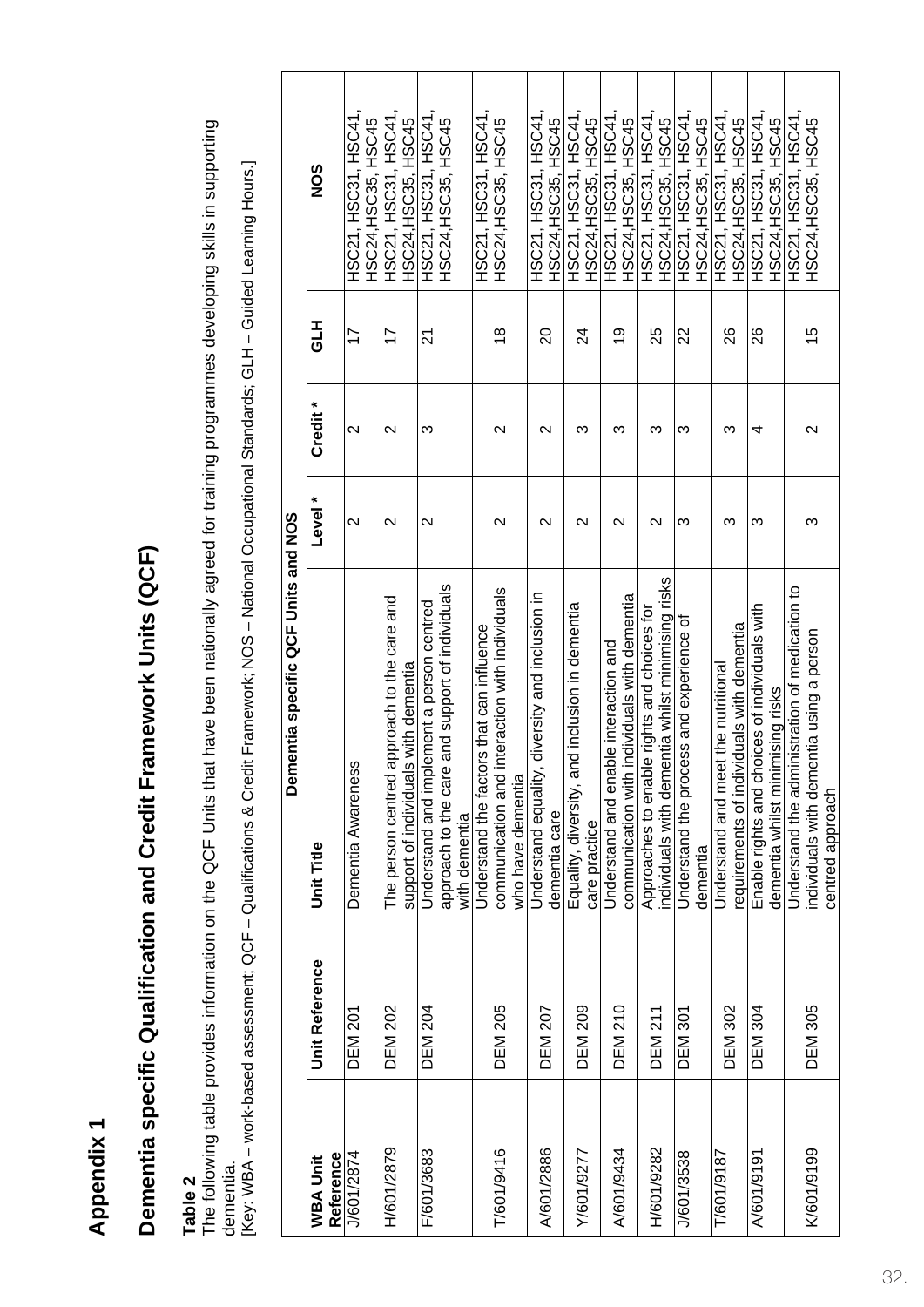|                       |                       | Dementia specific QCF Units and NOS                                                                      |                   |                 |                |                                            |
|-----------------------|-----------------------|----------------------------------------------------------------------------------------------------------|-------------------|-----------------|----------------|--------------------------------------------|
| Reference<br>WBA Unit | <b>Unit Reference</b> | <b>Unit Title</b>                                                                                        | Level *           | Credit*         | 그리             | NO <sub>S</sub>                            |
| L/601/3539            | <b>DEM 308</b>        | interactions with individuals who have dementia<br>of communication and<br>Understand the role           | ო                 | ო               | 88             | HSC21, HSC31, HSC41<br>HSC24, HSC35, HSC45 |
| Y/601/3544            | <b>DEM 310</b>        | Understand the diversity of individuals with<br>dementia and the importance of inclusion                 | ო                 | က               | 23             | HSC21, HSC31, HSC41<br>HSC24, HSC35, HSC45 |
| Y/601/4693            | <b>DEM 312</b>        | individuals who have<br>Understand and enable interaction and<br>communication with<br>dementia          | ო                 | 4               | ೫              | HSC21, HSC31, HSC41<br>HSC24, HSC35, HSC45 |
| F/601/4686            | <b>DEM 313</b>        | Equality, diversity and inclusion in dementia<br>care practice                                           | ო                 | 4               | $\overline{5}$ | HSC21, HSC31, HSC41<br>HSC24, HSC35, HSC45 |
| M/602/3125            | HSS/CHS155            | dividuals to use alternative<br>and augmentative communication systems<br>Assist and support in<br>(AAC) | က                 | 5               | 35             | CHS155                                     |
| R/602/3943            | <b>HSS/GEN014</b>     | Advise and inform individuals on managing their<br>condition                                             | ω                 | 5               | $\overline{5}$ | GEN14                                      |
| H/602/3980            | HSS/GEN015            | Support individuals in undertaking their chosen<br>activities                                            | Ω                 | 4               | 24             | GEN <sub>15</sub>                          |
| R/602/4011            | HSS/GEN020            | et the care needs of<br>Support carers to me<br>individuals                                              | ო                 | 5               | 30             | GEN20                                      |
| D/602/1029            | <b>HSS/GEN044</b>     | Liaise between primary, secondary and<br>community teams                                                 | ო                 | $\mathbf{\sim}$ | $\overline{c}$ | GEN44                                      |
| D/602/1032            | <b>FISS / GEN062</b>  | Collate and communicate health information to<br>individuals                                             | S                 | S               | $\overline{c}$ | GEN62                                      |
| R/601/8015            | HSC 2013              | Support Care plan activities                                                                             | $\mathbf{\Omega}$ | $\sim$          | 13             | <b>HSC25</b>                               |
| A/601/7926            | HSC 2011              | information about services and facilities<br>Support individuals to access and use                       | $\mathbf{\Omega}$ | က               | 20             | HSC26                                      |
| M/601/7907            | HSC 3033              | Support individuals algorator of change                                                                  | ო                 | 4               | 29             | HSC382                                     |
| H/601/8147            | HSC 3038              | with families to support<br>Work in partnership<br>individuals                                           | ო                 | 4               | 27             | HSC387, HSC388                             |
| H/602/3980            | HSS/GEN015            | Support individuals in undertaking their chosen<br>activities                                            | က                 | 4               | 24             | GEN <sub>15</sub>                          |

\* Every unit and qualification in the QCF has both a 'credit value' and a 'level'. One credit represents 10 hours of average learning time and so the *credit value* shows how much time it takes to complete. The *level* sho Every unit and qualification in the QCF has both a 'credit value' and a 'level'. One credit represents 10 hours of average learning time and so the *credit value* shows how much time it takes to complete. The *level* shows how difficult the unit or qualification is on a scale of 'Entry' then levels 1–8.